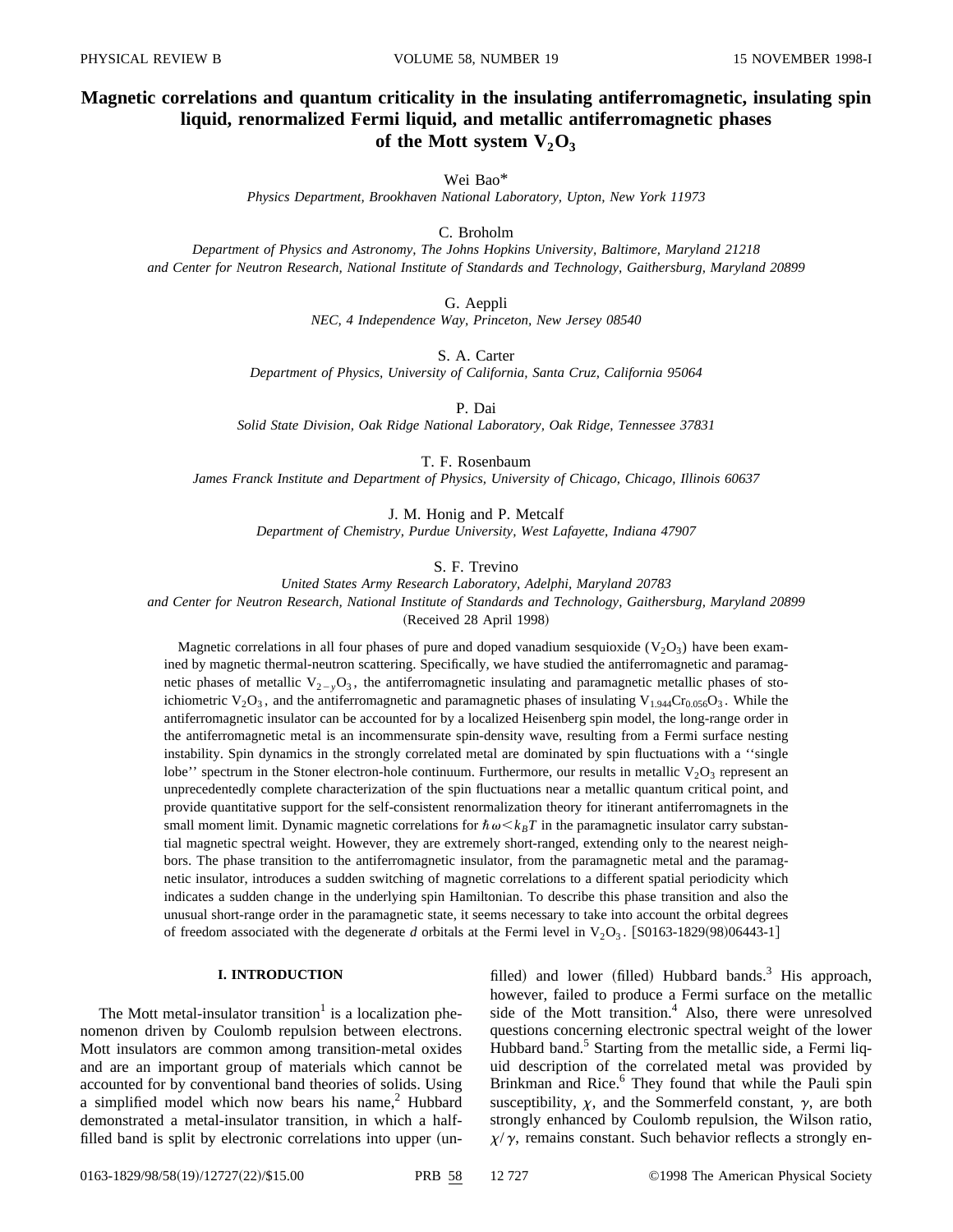hanced effective mass and it was found that the metal to insulator transition could be associated with a divergence in the effective mass of these fermionic quasiparticles.

The discovery of high-temperature superconductivity in cuprates has revived interest in Mott systems.<sup>7</sup> To be precise, the cuprates are classified as charge-transfer systems, $8$  but similar low-energy physics is expected for both classes of materials. Progress in experimental techniques, such as photoemission and x-ray absorption spectroscopy, has recently enabled direct measurements of the Hubbard bands and the Brinkman-Rice resonance.<sup>9</sup> On the theoretical side, there has also been progress especially in using infinite dimensional mean field theories $10$  to calculate the local spectral function of the Hubbard model close to the metal-insulator transition.<sup>11</sup> A particularly important result is the synthesis of the seemingly contradictory pictures of Hubbard, Brinkman-Rice, and Slater on the metal-insulator transition in strongly correlated electron systems.<sup>12</sup> It is encouraging that these  $D$  $=$   $\infty$  theories to a large extent reproduce the experimentally observed features<sup>9</sup> in the electronic density of states for three-dimensional (3D) transition-metal oxides.

While there has been a remarkable convergence of experiments and theories which probe the electronic density of states across the Mott metal-insulator transition, little work has been done to explore magnetism close to this phase boundary for materials apart from the laminar cuprates. On the insulating side, the Heisenberg spin Hamiltonian was expected to offer a good description of magnetism, but as we shall see in the following, this turns out not to be the case for systems with degenerate atomic orbitals. On the metallic side of the transition, one might have hoped that the local spin picture would survive because charge carriers in the Brinkman-Rice liquid are heavy and nearly localized. As we shall see, this is also inconsistent with experiments. It turns out that the mobile quasiparticles have profound effects on magnetism in the metal. Indeed, the magnetism is that which one would associate with a quantum critical state, whose parameters are consistent with, for example, Moriya's selfconsistent renormalization (SCR) theory of metallic spin fluctuations.<sup>13-18</sup>

We obtained these surprising conclusions and others to be discussed below through a neutron scattering study of magnetic correlations in  $V_2O_3$  and its doped derivatives which constitute a famous  $3\overline{D}$  Mott system.<sup>19,1</sup> Even though magnetic order occurs at low *T* in the metallic and the insulating phases of  $V_2O_3$ , the material is the only known transitionmetal oxide to display a paramagnetic metal (PM) to paramagnetic insulator  $(PI)$  transition (see Fig. 1). The PM to antiferromagnetic insulator (AFI) transition in pure  $V_2O_3$  is a spectacular first-order phase transition in which the resistivity abruptly increases by eight orders of magnitude, $20,21$  the lattice structure changes from trigonal to monoclinic,  $22,23$  and the staggered moment immediately reaches over 80% of the low-temperature ordered moment.<sup>24</sup> The mechanism for the phase transition remains controversial though it is clear that electron correlations are important because band-structure calculations predict a metallic state for both the trigonal and monoclinic crystal structures.<sup>25,26</sup> One explanation for the transition is due to Slater,<sup>27</sup> who argued that the antiferromagnetic transition doubles the unit cell which in turn opens a gap at the Fermi energy. This mechanism, however, cannot



FIG. 1. The composition-pressure-temperature phase diagram of the  $V_2O_3$  system (Refs. 19, 66, and 33). There exist four phases: the paramagnetic insulator (PI), the antiferromagnetic insulator (AFI), the paramagnetic metal  $(PM)$ , and the spin-density-wave  $(SDW)$ , also known as antiferromagnetic metal (AFM). The Mott transition between the PM and PI phases is first order, as well as the transitions to the AFI phase. The first-order nature of the latter phase transition becomes much less pronounced for Cr concentrations exceeding  $x \sim 3\%$ . The transition to the SDW is second order. Except for the AFI phase, which is monoclinic, all other phases have the trigonal corundum structure.

account for the PM-PI transition and offers no explanation for the existence of the PI phase. Another viewpoint is that the AFI phase is simply the magnetically ordered state of the PI and that the Mott mechanism works for the PM-AFI transition as it does for the PM-PI transition. Following this approach, there have been various attempts to incorporate the antiferromagnetic phase in the framework of the Mott metalinsulator transition.<sup>28–30,12</sup> However, none of the theories convincingly accounts for the first-order nature of the PI-AFI transition observed in  $V_2O_3$ . Another shortcoming of the theories is that they assume that low-energy and static magnetic correlations are characterized by the same wave vector throughout the phase diagram, something that our experiments show is *not* the case for the  $V_2O_3$  system.

Magnetic order and spin waves below 25 meV in the AFI phase of  $V_2O_3$  were previously measured by other workers.<sup>24,31,32</sup> Our experiments are the first neutron scattering study of magnetic correlations in the AFM, PM, and PI phases of  $V_2O_3$ . Our most important conclusions are the following. (i) the AFM has a small moment incommensurate spin-density wave (SDW) at low temperatures, which results from a Fermi surface instability. (ii) Dynamic spin correlations in the entire PM phase are controlled by the same Fermi surface instability. (iii) Magnetic correlations in the metallic phases are those one might expect near a quantum critical point. They are quantitatively described by the SCR theory for itinerant antiferromagnetism in the small moment limit. (iv) Anomalously short-range dynamic spin correlations in the PI are closely related to those in the PM but are different from the magnetic order in the AFI.  $(v)$  Phase transitions to the AFI, from either the PM or the PI, cause an abrupt switch of the magnetic wave vector, signaling a sudden change of the exchange constants in the spin Hamil-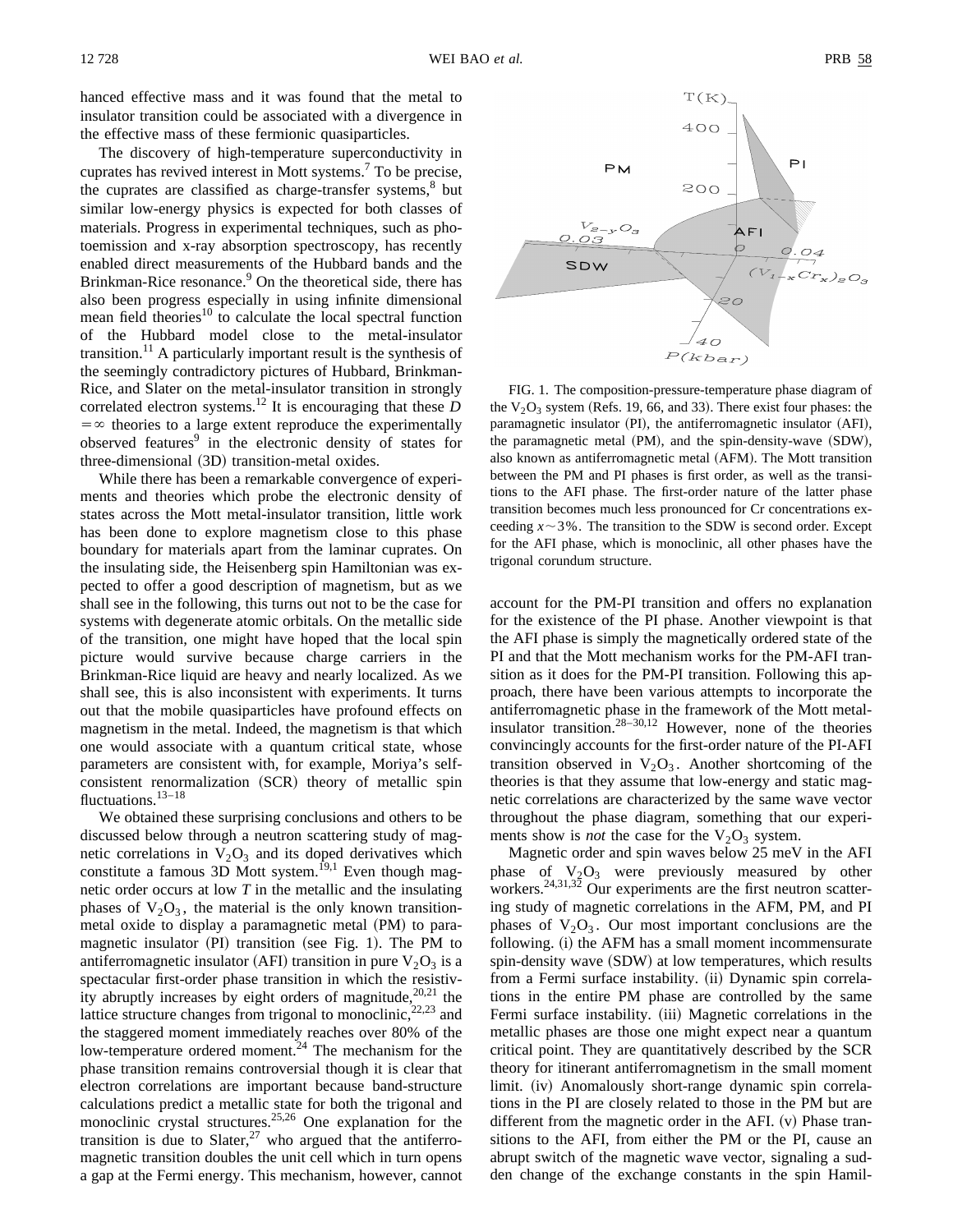

FIG. 2. The corundum lattice structure of  $V_2O_3$ . The solid symbols denote V ions and the hatched symbols denote O ions.

tonian. All of  $(i)$ – $(v)$  require more than a conventional Heisenberg spin Hamiltonian for a satisfactory explanation. In metallic samples the geometry of the Fermi surface directly affects magnetic correlations, while in insulating samples there are low-energy orbital degrees of freedom which are important for describing the unusual PI phase and the PI-AFI phase transition. Some of the above results were previously published in short reports.33–39

The organization of the paper is as follows. Section II covers experimental details concerning sample preparation and neutron scattering instrumentation, Secs. III, IV, V, and VI describe magnetic correlations in the AFM, PM, AFI, and PI phases, respectively, and Sec. VII concludes the paper with a discussion of the overall interpretation of the data.

# **II. EXPERIMENTAL DETAILS**

 $V<sub>2</sub>O<sub>3</sub>$  has the corundum structure<sup>40</sup> (space group No. 165,  $R\bar{3}c$ , refer to Fig. 2) in all but the AFI phase, where small lattice distortions break the threefold rotation symmetry to yield a monoclinic structure.<sup>23</sup> We use the conventional hexagonal unit cell $^{33,20}$  with six  $V_2O_3$  formula units per unit cell to index real and reciprocal space. The reciprocal lattice parameters are  $a^* = 4\pi/\sqrt{3}a = 1.47(1)$  Å<sup>-1</sup> and  $c^* = 2\pi/c$  $=0.448(1)$  Å<sup>-1</sup> in the metallic phases,  $a^* = 1.46(1)$  Å<sup>-1</sup> and  $c^* = 0.449(2)$   $\mathring{A}^{-1}$  in the AFI phase, and  $a^*$  $=1.45(1)$   $\text{\AA}^{-1}$  and  $c^* = 0.451(2)\text{\AA}^{-1}$  in the PI phase. More accurate values of lattice parameters, as functions of temperature and doping, can be found in Refs. 22, 41 and 42. With this unit cell, the characteristic wave vector of the AFI spin structure<sup>24</sup> is  $(1/2,1/2,0)$ , while it is  $(0,0,1.7)$  for the  $SDW$  structure<sup>33</sup> (refer to Fig. 3). Samples were oriented in either the (*hhl*) or the (*h*0*l*) zone to reach peaks in the neutron scattering associated with the two types of magnetic correlations. Selection rules for nuclear Bragg points in these two zones are  $(hhl)$ :  $l=3n$  and  $(h0l)$ :  $h-l=3n$ ,  $l=2n$ .

Single crystals of  $V_{2-v}O_3$  were grown using a skull melter.<sup>43</sup> The stoichiometry of pure  $V_2O_3$  and metaldeficient  $V_{2-y}O_3$  was controlled to within  $\delta y = 0.003$  by annealing sliced, as-grown  $V_2O_3$  crystals in a suitably chosen  $CO-CO<sub>2</sub>$  atmosphere<sup>44</sup> for two weeks at 1400 <sup>o</sup>C. Single crystals of  $(V_{1-x}Cr_x)_2O_3$  were grown using the Tri-arc technique.21 The compositions were determined by atomic absorption spectroscopy and wet chemical titration tech-



FIG. 3. (a) Spin structure in the SDW state (Ref. 33) of  $V_{2-y}O_3$ . Both spiral chiralities exist in our crystal. The staggered moment is  $0.15\mu$ <sup>B</sup> per V. The four types of near-neighbor spin pairs which are coupled by appreciable exchange interactions are indicated by  $A-D$ . (b) Spin structure in the AFI state (Ref. 24), which breaks the threefold symmetry of the corundum structure. The staggered moment is  $1.2\mu$ <sup>B</sup> per V.  $\alpha-\eta$  indicate seven distinct exchange constants. The conventional hexagonal unit cell is used in this paper. The primitive vectors **a** and **b** of this cell are shown in ~b!, and the **c** vector, which is not shown, spans the stack from bottom to top. The primitive vectors of the *primitive* trigonal unit cell are shown in (a), and the primitive vectors  $\mathbf{a}_m$ ,  $\mathbf{b}_m$ , and  $\mathbf{c}_m$  of the *primitive* monoclinic magnetic unit cell of the AFI are shown in (b). There are four spins  $(1-4)$  per primitive cell.

nique. The mass of samples for elastic neutron scattering was typically 100 mg, while we used several grams for inelastic neutron scattering experiments. Large single crystals were sliced into plates of  $\sim$  1.5 mm thickness as shown in Fig.  $4(a)$  to allow oxygen diffusion to the bulk during the annealing process. Several single crystals of each composition were mutually aligned to increase the sensitivity for inelastic measurements. We report experiments for the seven compositions which are listed in Table I. The samples have been well characterized in previous studies using bulk measurement techniques. $21,45-49$ 

The sample temperature was controlled using liquid He



FIG. 4. (a) Cross-cut pattern used to facilitate oxygen diffusion in single crystals during annealing. (b) Adjustable neutron aperture, made of boron-polyethylene, to limit fast neutrons within small angles of the main beam. Two pairs of opposite ''jaws'' can move into each other to adjust the central opening according to the sample size.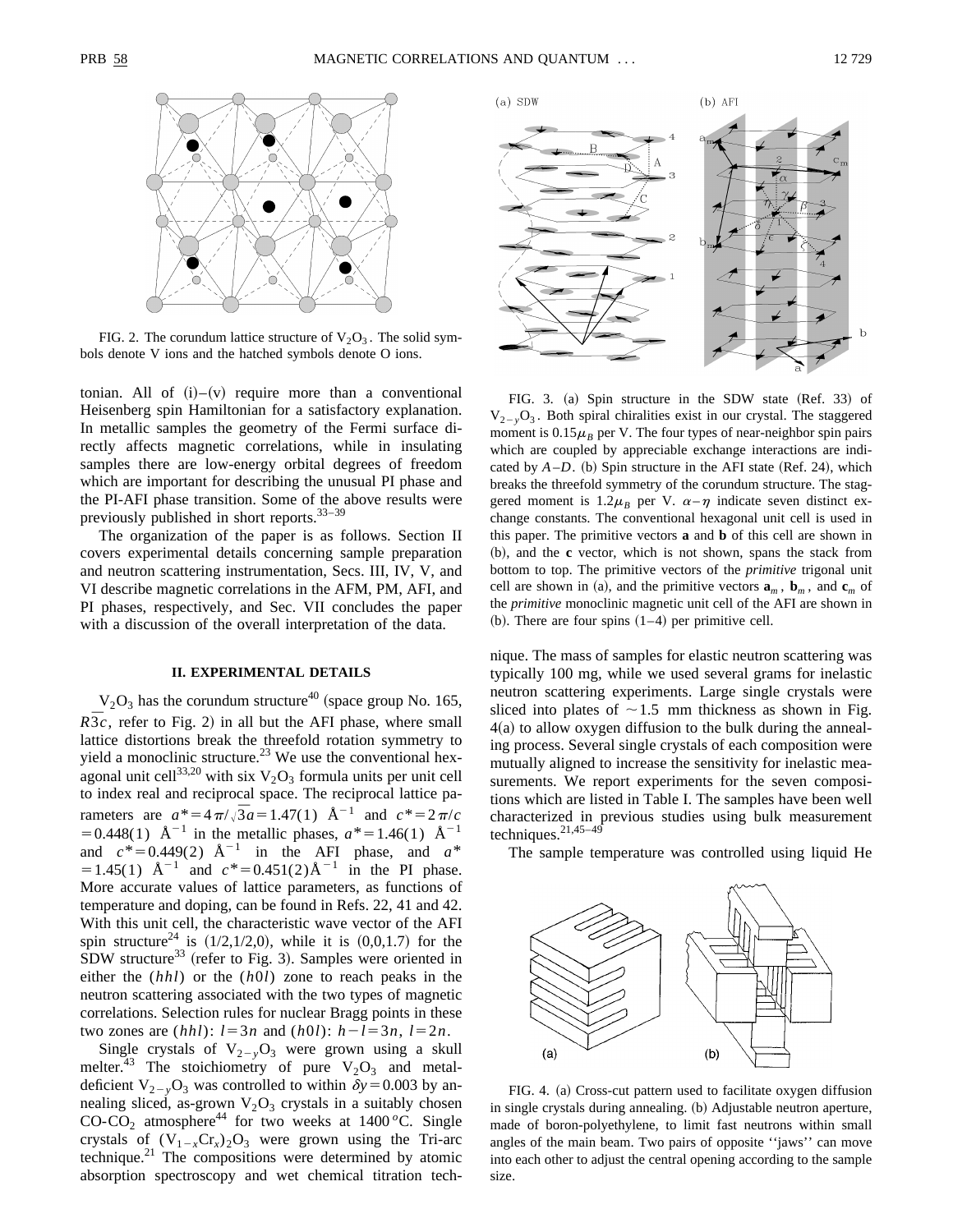TABLE I. Samples used in this study. For easy location of the samples in the phase diagram  $(Fig. 1)$ , *x* or *y* in molecular formula  $(V_{1-x}Cr_{x})_2O_3$  or  $V_{2-x}O_3$  is provided. The ambient transition temperature and physical states below and above the phase transition are also listed.

|                          | $y$ or $x$ | $T_N$ (K) | 0 K        | 300 K     |
|--------------------------|------------|-----------|------------|-----------|
| $V_{1.963}O_3$           | 0.037      | 8.4(1)    | <b>SDW</b> | <b>PM</b> |
| $V_{1.973}O_{3.7}$       | 0.027      | 8.5(1)    | <b>SDW</b> | <b>PM</b> |
| $V_{1.983}O_3$           | 0.017      | 9.5(1)    | <b>SDW</b> | <b>PM</b> |
| $V_{1.985}O_3$           | 0.015      | 55(1)     | AFI        | <b>PM</b> |
| $V_{1.988}O_{3.7}$       | 0.012      | 70(2)     | AFI        | <b>PM</b> |
| $V_2O_3$                 | 0.0        | 170(2)    | AFI        | <b>PM</b> |
| $V_{1.944}Cr_{0.056}O_3$ | 0.028      | 180(2)    | AFI        | PI        |

flow cryostats in the range from 1.4 K to 293 K, or using displex closed-cycle cryostats from 10 K to 293 K. With a heating element, the displex cryostat could reach temperatures up to 600 K.

Hydrostatic pressure up to 8 kbar was produced using a He gas high-pressure apparatus<sup>50</sup> at NIST, which can be loaded into an ''orange'' ILL cryostat with a temperature range from 1.4 K to room temperature.

### **A. Neutron scattering instrumentation**

Neutron scattering measurements were performed on triple-axis spectrometers BT2, BT4, and BT9 at the NIST research reactor, on HB1 at the High Flux Isotope Reactor  $(HFIR)$  of ORNL, and on H4M and H7 at the High Flux Beam Reactor (HFBR) of BNL. For unpolarized neutron experiments, we used a Be (101) monochromator on HB1, Cu  $(220)$  and pyrolytic graphite  $(PG)$   $(002)$  monochromators on BT4, and PG  $(002)$  monochromators on all other instruments. PG (002) analyzers were used for all unpolarized triple-axis experiments. For polarized neutron measurements on BT2, crystals of Heusler alloy  $Cu<sub>2</sub>MnAl [d(111)$  $=$  3.445 Å were used as a monochromator and analyzer. Fast neutrons were removed from the incident beam by an in-pile sapphire filter<sup>51</sup> on HB1, and PG filters<sup>52</sup> were used to remove high-order neutron contaminations where appropriate. The horizontal collimations were controlled with Soller slits and are specified in the figures containing the experimental data. The fast neutron background at BT4 in the small scattering angle limit was reduced by a 30 cm long boronpolyethylene aperture before the sample and a similar 15 cm long aperture after the sample. The opening of the aperture was adjusted to match the sample size  $[Fig. 4(b)].$  These apertures suppress fast neutron background in the small angle limit which is important for measuring high-energy inelastic magnetic scattering.

In most of our scans, the background is approximately constant. For some scans, however, the scattering angle falls below  $\approx 7^{\circ}$  where background increases rapidly with decreasing angle. For example, a constant  $\hbar \omega = 28$  meV scan measured with H4M is shown in Fig. 5 with solid circles. The scattering angle at  $(100)$  is  $5.4^\circ$ . As a result, the background (open symbols), measured with the analyzer turned  $10<sup>o</sup>$  from the reflection condition, increases near  $(100)$ . The solid line represents data with this extra background contribution subtracted.<sup>53</sup>



FIG. 5. A constant energy scan (solid circles) for which the scattering angle near  $(100)$  is close to the incident neutron beam. The squares denote the background measured with the analyzer rotated 10<sup>o</sup> from the reflection condition. See text for details.

#### **B. Neutron scattering cross section**

The magnetic neutron scattering cross section for momentum transfer  $\hbar \mathbf{q} = \hbar (\mathbf{k} - \mathbf{k}')$  and energy transfer  $\hbar \omega$  is given  $bv^{54}$ 

$$
\frac{d^2\sigma}{d\Omega dE'} = \frac{k'}{k} \left(\frac{\gamma r_0}{2}\right)^2 [f(\mathbf{q})]^2 e^{-2W(\mathbf{q})}
$$

$$
\times \sum_{\alpha\beta} (\delta_{\alpha\beta} - \hat{q}_{\alpha}\hat{q}_{\beta}) N S^{\alpha\beta}(\mathbf{q}, \omega), \qquad (1)
$$

where *N* is the number of hexagonal unit cells,  $(\gamma r_0/2)^2$  $=72.65\times10^{-3}$  barn/ $\mu_B^2$ ,  $f(\mathbf{q})$  is the magnetic form factor for the  $V^{3+}$  ion,<sup>55</sup> exp $\left[-2W(q)\right]$  is the Debye-Waller factor, and the dynamical structure factor is given by

$$
S^{\alpha\beta}(\mathbf{q},\omega) = \frac{(g\mu_B)^2}{2\pi\hbar} \frac{1}{N_{\mathbf{RR'}}} \int dt \ e^{i[\omega t - \mathbf{q}\cdot(\mathbf{R}-\mathbf{R'})]} \times \langle S^{\alpha}_{\mathbf{R}}(t) S^{\beta}_{\mathbf{R'}}(0) \rangle.
$$
 (2)

*g* is the Landé factor,  $S_{\mathbf{R}}^{\alpha}(t)$  is the  $\alpha$ th Cartesian spin component of the V ion at position **R** at time *t*, and  $\langle \rangle$  denotes a thermal average. When spin space anisotropy can be neglected, as in the paramagnetic phase of a Heisenberg system, expression  $(1)$  simplifies to

$$
\frac{d^2\sigma}{d\Omega dE'} = 2\frac{k'}{k} \left(\frac{\gamma r_0}{2}\right)^2 [f(\mathbf{q})]^2 e^{-2W(\mathbf{q})} N \mathcal{S}^{\alpha\alpha}(\mathbf{q},\omega). \quad (3)
$$

We will drop the superscripts in the remaining text for brevity. The structure factor is related to the imaginary part of the dynamic spin susceptibility by the fluctuation-dissipation theorem

$$
S(\mathbf{q},\omega) = \frac{1}{1 - e^{-\hbar\omega/k_B T}} \frac{1}{\pi} \chi''(\mathbf{q},\omega).
$$
 (4)

The real part of the generalized spin susceptibility is given by the Kramers-Kronig relation,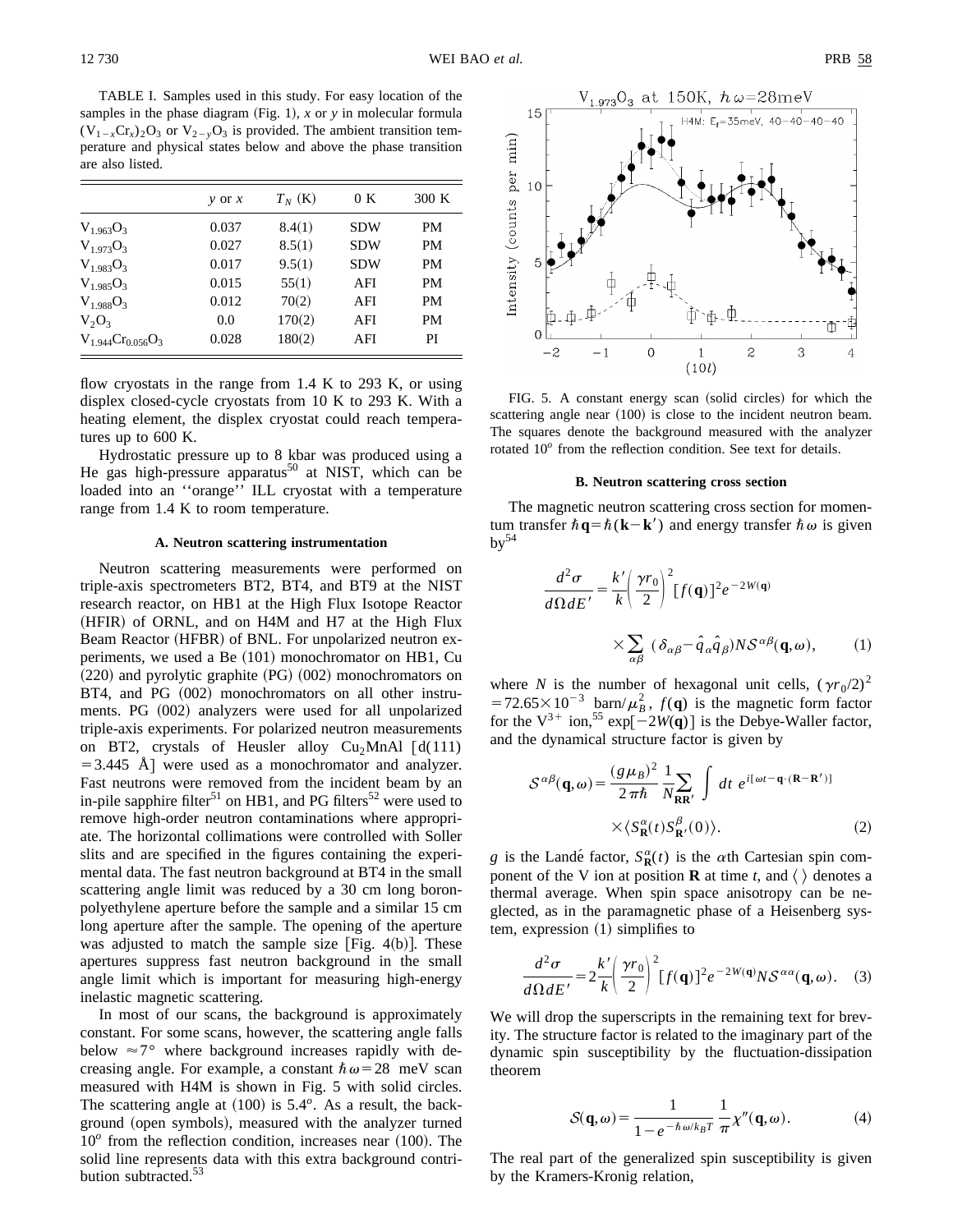$$
\chi'(\mathbf{q},\omega) - \chi'(\mathbf{q},\infty) = \frac{1}{\pi} \int_{-\infty}^{\infty} d\omega' \frac{\chi''(\mathbf{q},\omega')}{\omega' - \omega}.
$$
 (5)

The intensity in a neutron scattering experiment is measured as the ratio of neutron counts in a high efficiency  ${}^{3}$ He detector to the neutron counts in a low efficiency monitor placed in the incident beam before the sample. To cover a wide energy range of spin excitations, several spectrometer configurations were used. The relative sensitivity of different configurations was determined by comparing the integrated intensities of identical scans probing magnetic or incoherent nuclear scattering. Normalizing to inelastic scattering from  $\frac{1}{2}$  accustic phonons<sup>56,57</sup> yielded absolute measurements of  $S(\mathbf{q}, \omega)$  [Eq. (2)] in units of  $\mu_B^2$ /meV. Units of mbarn/meV are also used in this paper and when we do so we are quoting numbers for the following normalized intensity:

$$
\widetilde{I}(\mathbf{q},\omega) = 2\left(\frac{\gamma r_0}{2}\right)^2 [f(\mathbf{q})]^2 \mathcal{S}(\mathbf{q},\omega),\tag{6}
$$

which is more directly related to the raw data because it contains the magnetic form factor,  $f(\mathbf{q})$ , as a factor.

# **C. Resolution effects**

The measured intensity in a neutron scattering experiment is proportional to the convolution of the scattering cross section with an instrumental resolution function. The resolution function can be approximated by a Gaussian function in four-dimensional  $\mathbf{q}$ - $\omega$  space.<sup>58,59</sup> Inelastic neutron scattering experiments are usually flux-limited. Therefore the choice of an experimental configuration for probing a specific scattering cross section always involves a trade-off between resolution and sensitivity. The following two limits are of importance in this study.

#### *1. Infinite lifetime excitations*

Examples of these types of excitations, such as phonons and undamped antiferromagnetic spin waves, are described by a scattering cross section of the form

$$
\mathcal{S}(\mathbf{q},\omega) \sim \delta(\omega - c|\mathbf{q}|).
$$

If the curvature of the dispersion surface is negligible over the volume of the resolution function, then the dispersion surface can be approximated by a flat plane and the resulting profile of a scan through the dispersion surface is approximately Gaussian with a width defined by the resolution. With coarser resolution, the profile becomes asymmetric and the peak position may shift from the position defined by the dispersion relation. Refer to the dotted lines in Fig. 10 for a few examples of such effects.

#### *2. Weakly q- and* <sup>v</sup>*-dependent scattering cross section*

Features in the scattering cross section which are broader in  $q$ - $\omega$  space than the experimental resolution are reproduced directly or with slight additional broadening in the measured  $q$ - and  $\omega$ -dependent intensity. This is the case for our measurements in the AFM, PM, and PI phases. For example, if  $S(q,\omega)$  takes the form

$$
\mathcal{S}(\mathbf{q},\omega) \sim \exp(-|\mathbf{q}-\mathbf{q}_0|^2/\sigma_0^2),
$$

a constant energy scan will yield a Gaussian peak with width  $(\sigma_0^2 + \sigma_R^2)^{1/2}$ , where  $\sigma_R$  is the resolution width. To appreciate the resolution broadening, let us put in numbers: When the resolution width is 1/3 of the intrinsic width, the measured width increases by less than 10% over the intrinsic width. When the resolution width is 1/5 of the intrinsic width, the measured width is only 2% larger than the intrinsic width. In this latter case the measured intensity is then very close to being directly proportional to  $S(\mathbf{q},\omega)$ .

### **III. SDW IN METALLIC**  $V_2O_3$

The insulating antiferromagnetic state (AFI) of  $V_2O_3$  can be suppressed by a pressure of  $\sim$  20 kbar.<sup>60,49</sup> The pressurestabilized metallic state is paramagnetic down to at least 0.35  $K<sup>61,49</sup>$  The AFI state can also be suppressed at ambient pressure by vanadium deficiency<sup>62</sup> or titanium doping.<sup>19</sup> The critical concentrations are  $x_c \approx 0.1$  for  $V_{2-x}Ti_xO_3$  (Ref. 19) and  $y_c \approx 0.015$  for  $V_{2-y}O_3$ .<sup>45</sup> The existence of antiferromagnetic order at low temperatures for the doping induced metal was first established through the  $57$ Fe Mössbauer effect.<sup>63-65</sup> The magnetic structure was only recently determined through single-crystal neutron diffraction,  $33$  and it is depicted in Fig.  $3(a)$ . This magnetic order can be described as puckered antiferromagnetic honeycomb spin layers whose spin directions form a helix along the *c* axis. The spin directions determined from our neutron diffraction refinement, which lie in the basal plane, are consistent with previous susceptibility anisotropy and magnetotorque measurements.<sup>64,66</sup> The pitch of the helix yields an incommensurate magnetic structure, with magnetic wave vector 1.7**c**\*. Both the staggered moment and the wave vector depend weakly on doping, *y*. 33 This magnetic order in metallic  $V_{2-y}O_3$  bears little resemblance to the magnetic order in the insulating phase of  $V_2O_3$ which is characterized by a magnetic wave vector  $(1/2,1/2,0)^{24}$  [refer to Fig. 3(b)].

We have previously shown<sup>33</sup> that the antiferromagnetic order in the metallic state cannot be described by a localized spin model, since the dynamic magnetic spectral weight greatly exceeds the square of the staggered moment and the bandwidth for magnetic excitations exceeds  $k_B T_N$  by more than one order of magnitude. The proper concept is probably that of a spin density wave $67-69$  where magnetic order results from a Fermi surface nesting instability. This interpretation is supported by recent RPA calculation of the **q**-dependent susceptibility using realistic band structure.<sup>70</sup> According to neutron, specific heat, and transport measurements, only a small fraction of a large Fermi surface<sup>33</sup> is involved in the SDW of metallic  $V_{2-y}O_3$ . As seen at the SDW transition for Cr metal,<sup>71</sup> the resistivity for metallic  $V_{2-y}O_3$  *increases* below the Néel temperature as the Fermi surface is partially gapped.<sup>33</sup> This is in contrast to localized spin systems where the resistivity *decreases* below  $T_N$  because of the decrease in spin disorder scattering. The discovery of the transverse incommensurate SDW resolved the longstanding mystery<sup>72</sup> about the magnetic ground state of doped metallic  $V_2O_3$ .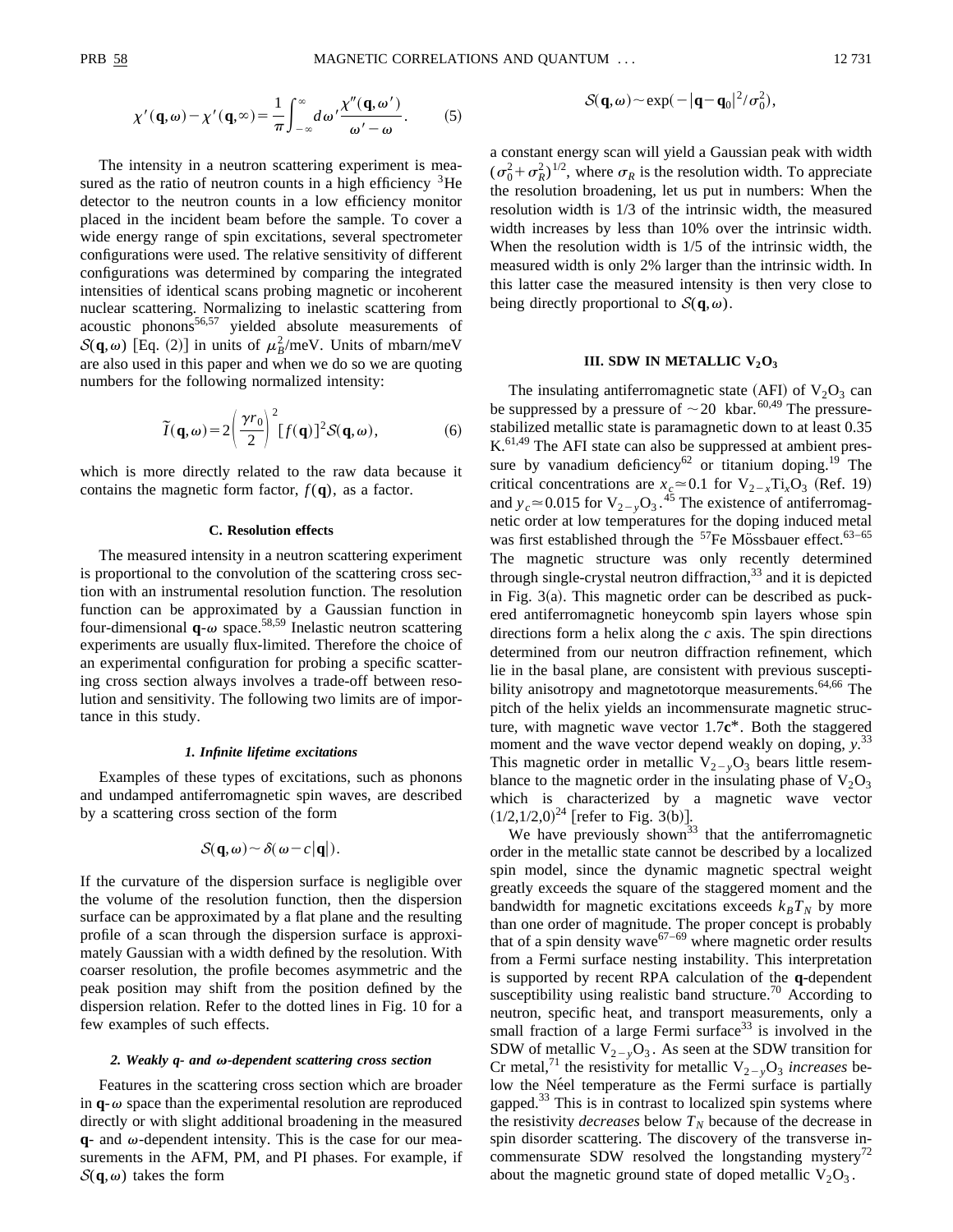$min$ )

 $\infty$ 

Intensity (counts in

 $-0.34$ 

 $-0.30$ 



 $-0.34$ 

 $-0.30$ 

 $-0.26$ 

FIG. 6. Triple-axis polarized neutron scans through the (1,0,0.3) magnetic Bragg peak with neutron spins polarized along the momentum transfer  $(HF)$  in  $(a)$ , and along the vertical direction  $(VF)$  in ~b!. Measurements with the neutron spin flipper *on* and *off* are presented. The contribution to scattering from spin components in the basal plane is shown in  $(c)$  and the contribution from components polarized along the **c** axis is shown in (d). See text for details.

 $-0.26$ 

 $(10l)$ 

#### **A. Polarized neutron scattering**

To further characterize the incommensurate magnetic structure, polarized neutron measurements were performed. A  $V_{1.983}O_3$  sample was oriented with its  $(h0l)$  zone in the horizontal scattering plane. A small magnetic field of 7.6 G was applied along either the scattering wave vector (HF) or along the vertical direction  $(VF)$  to guide the neutron spin. A neutron spin flipper was inserted in the neutron path. In the HF case when the spin flipper is turned *on*, only magnetic scattering contributes to the Bragg peak.<sup>73</sup> Coherent nuclear scattering is non-spin-flip and contributes when the flipper is *off.* Therefore, Fig.  $6(a)$  shows that the  $(1,0,0.3)$  Bragg peak is indeed magnetic. The finite intensity in the flipper-off case is due to incomplete polarization of the neutron beam and is consistent with a flipping ratio of  $f_H = 14$ , measured at nuclear Bragg peaks.

Since  $0.3c^*/a^* \approx 0.09$ , (1,0,0.3) is essentially parallel to the  $a^*$  axis. The four partial intensities at  $(1,0,0.3)$  for the HF and VF cases with the spin flipper *on* or *off* are therefore $^{73}$ 

$$
I_{\rm HF}^{\rm on} = I_b + I_c \,,\tag{7a}
$$

$$
I_{\rm HF}^{\rm off} = (I_b + I_c) / f_H, \qquad (7b)
$$

$$
I_{\rm VF}^{\rm on} = I_c + I_b / f_V, \qquad (7c)
$$

$$
I_{\rm VF}^{\rm off} = I_b + I_c / f_V, \qquad (7d)
$$

where  $I_{b(c)} \propto S_{b(c)}^2$  is the contribution from the spin components in the **b** $\equiv$ **a**\* $\times$ **c**\* (or **c**) direction, and  $f$ <sub>*H*(*V*)</sub> $\approx$  14 is the flipping ratio in the HF  $(VF)$  case. Therefore, from the data shown in Figs. 6(a) and 6(b),  $I_b$  and  $I_c$  can be extracted by solving the overdetermined equations  $(7a)$ – $(7d)$ . For example,

$$
I_b = I_{\rm VF}^{\rm off} - I_c / f_V \approx I_{\rm VF}^{\rm off},\tag{8a}
$$

$$
I_c = \frac{I_{\rm VF}^{\rm on} - I_{\rm HF}^{\rm off}}{1 - 1/f_V} \approx I_{\rm VF}^{\rm on} - I_{\rm HF}^{\rm off}.
$$
 (8b)

In the last step in Eqs. (8), a small quantity  $I_c/f_V$  is neglected. Alternatively,

$$
I_b = I_{\text{HF}}^{\text{on}} + I_{\text{HF}}^{\text{off}} - I_{\text{VF}}^{\text{on}} - I_c / f_V \approx I_{\text{HF}}^{\text{on}} + I_{\text{HF}}^{\text{off}} - I_{\text{VF}}^{\text{on}},\tag{9a}
$$

$$
I_c = \frac{I_{\text{HF}}^{\text{on}} - I_{\text{VF}}^{\text{off}}}{1 - 1/f_V} \approx I_{\text{HF}}^{\text{on}} - I_{\text{VF}}^{\text{off}}.
$$
 (9b)

Figures  $6(c)$  and  $6(d)$  show the basal plane component  $I_b$  and the vertical component  $I_c$  derived from the data in Figs.  $6(a)$ and  $6(b)$  using these expressions. The solid circles were determined using Eq.  $(8)$  and the open circles using Eq.  $(9)$ . The two data sets are consistent within experimental uncertainty and show that the incommensurate peak is associated with basal plane spin correlations as was previously conjectured on the basis of unpolarized neutron diffraction. The data also reveal a second incommensurate peak with mixed polarization. This peak has only been observed in this sample which is very close to the critical concentration,  $y_c$  $\approx 0.015$ , for the ambient pressure metallic phase.<sup>33</sup>

When polarized neutrons are scattered by a right-handed transverse spiral in the HF configuration, the partial cross sections for magnetic Bragg peaks with wave vectors along the spiral axis are<sup> $3$ </sup>

$$
\frac{d\sigma(\mathbf{q})}{d\Omega}^{+\to -} \propto \sum_{\mathbf{R}\mathbf{R}'} e^{i(\mathbf{q} + \mathbf{q}_m) \cdot (\mathbf{R} - \mathbf{R}')} \sim \sum_{\tau} \delta(\mathbf{q} + \mathbf{q}_m - \tau)
$$
\n(10)

for the neutron spin-up to spin-down channel and

$$
\frac{d\sigma(\mathbf{q})}{d\Omega}^{-\to +} \propto \sum_{\mathbf{R}\mathbf{R}'} e^{i(\mathbf{q}-\mathbf{q}_m)\cdot(\mathbf{R}-\mathbf{R}')} \sim \sum_{\tau} \delta(\mathbf{q}-\mathbf{q}_m-\tau)
$$
\n(11)

for the neutron spin-down to spin-up channel. In these expressions the nuclear reciprocal-lattice vector  $\tau$  and the spiral wave vector  $\mathbf{q}_m$  are both parallel to the spiral axis. Note that only one of the two magnetic satellite Bragg peaks appears in each channel. For a left-handed spiral, the signs of  $q_m$  in these expressions reverse. Therefore, if the SDW in  $V_{2-v}O_3$ is a spiral with a macroscopic handedness, we should find that magnetic Bragg peaks with  $\mathbf{Q} = (00l)$  come and go with a 180° rotation of the incident neutron spin state.

Figure 7 shows a double-axis polarized neutron scan through the  $(0,0,7.7)$  magnetic Bragg peak of the SDW. The left panel shows raw data taken at 1.4 K, while in the right panel a nonmagnetic background taken above the Néel temperature has been subtracted. Clearly the magnetic Bragg intensity does *not* change upon flipping the incident neutron spin state. Hence we conclude that the SDW phase does not have an intrinsic macroscopic handedness. This means that if the ordered phase is a spiral, our sample contains equal volume fractions of left- and right-handed spirals. Another possibility is that we have an amplitude modulated SDW which is a microscopic superposition of the left- and right-handed spirals.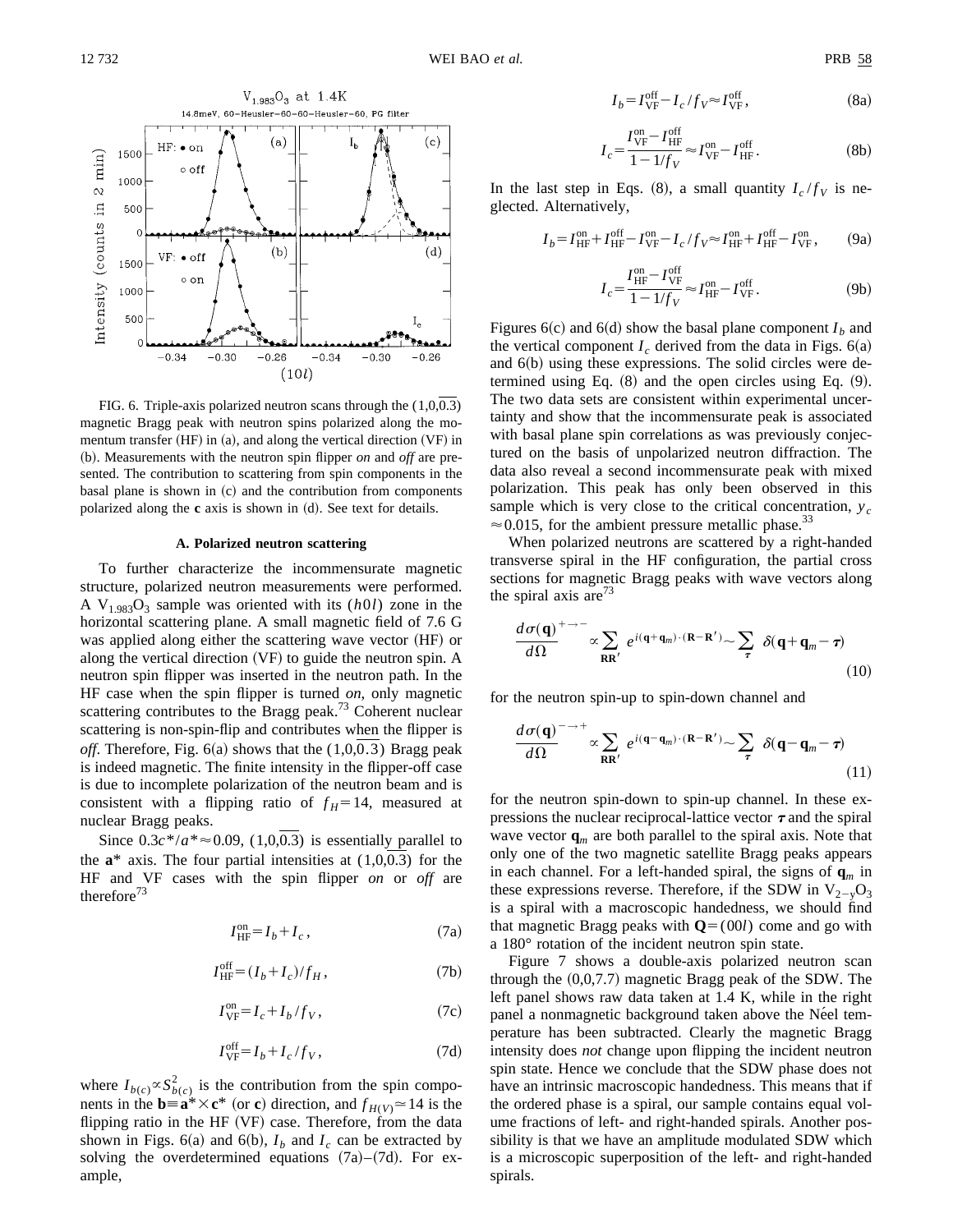

FIG. 7. (Left) Double-axis polarized neutron scans at  $(0,0,7.7)$ with the neutron spin polarized along the  $c$  axis (HF) at 1.4 K.  $(Right)$  Identical scans at 15 K were subtracted as a measure of nonmagnetic background. The magnetic peaks are independent of the incident neutron spin state, which shows that the SDW phase

#### **B. SDW, PM, and AFI phase boundary at**  $T=0$

After confirming the magnetic structure in the AFM phase with polarized neutrons, let us now try to delimit the phase boundary of this SDW ground state in the pressurecomposition plane for  $V_{2-y}O_3$ . Two of the samples we studied with high-pressure neutron diffraction  $(y=0.012$  and 0.015) have the AFI ground state at ambient pressure and display the metallic state only under pressure. Figure  $8$  (a) shows the  $(1/2,1/2,0)$  Bragg peak which is the order parameter of the AFI, as a function of temperature at various pressures for a  $V_{1.988}O_3$  sample. Under high pressure, the transition to the AFI remains strongly first order, as shown here by the sudden onset of antiferromagnetic order with a nearly saturated magnetic moment.

The AFI state is completely suppressed above 4.1 kbar for  $V_{1.988}O_3$ . A survey at 5 kbar and 1.4 K in a quadrant of the (*hhl*) Brillouin zone reveals no magnetic peaks associated with the AFI phase [refer to Fig. 8(b)]. On the other hand, the Bragg peaks associated with SDW order are absent for  $P=4.0$  kbar but appear under a pressure of 4.6 kbar refer to Fig.  $8(c)$ ]. The temperature-pressure phase diagram for  $V_{1.988}O_3$  is shown in Fig. 8(d). The SDW transition is second order,33,36 while the first-order AFI transition shows large thermal hysteresis.

Figure 9 summarizes our current knowledge about ground states in  $V_{2-y}O_3$ . For  $y=0$ , after the AFI is suppressed, the metallic state is paramagnetic. For  $y=0.012$  and 0.015, we found that after the AFI is suppressed, the metallic state is a SDW. Up to 8 kbar, the upper limit of our pressure cell, the SDW remains the stable low-temperature state for all the samples ( $y=0.012$ , 0.015, and 0.027) which we have studied with high-pressure neutron diffraction.33,36 By *linear* extrapolation of the pressure-dependent Néel temperatures, we derived estimates for the critical pressures of the SDW phase and these are indicated by open circles in Fig. 9.

Anderson has pointed out the possibility of a superconducting instability in the Brinkman-Rice liquid.<sup>74</sup> For metallic  $V_{2-y}O_3$ , SDW order appears to be the dominant instability. However, it should be noted that the possibility of a superconducting state with  $T_c < 0.1$  K at high pressures has not been excluded yet.<sup>75</sup>



has no macroscopic handedness. FIG. 8. Phase transitions at high pressure for  $V_{1.988}O_3$ . (a) Suppression of the AFI state by pressure, as measured by monitoring the  $(1/2,1/2,0)$  magnetic Bragg peak upon cooling. The inset shows scans through  $(1/2,1/2,0)$  at 3 kbar above (open circles) and below (solid circles) the AFI transition. (b) Elastic scans at  $1.4 K$  and  $5.0$ kbar, covering a region in the (*hhl*) zone slightly larger than a quadrant of the Brillouin zone. Besides two spurious peaks which were found to be temperature independent, there are only two resolution-limited nuclear Bragg peaks, (110) and (113). [No data were taken at the two corners near  $(1/2,1/2,3)$  and  $(113).]$  (c) Elastic neutron scans at  $1.4$  K through  $(1,0,2.3)$  under pressures which stablize the AFI (solid circles) and the SDW (open circles) ground states, respectively. (d) The pressure-temperature phase diagram for  $V_{1.988}O_3$ . The hatched region shows the thermal hysteresis at this first-order transition.

# **IV. SPIN EXCITATIONS AND QUANTUM CRITICAL BEHAVIOR IN METALLIC PHASES**

## **A. Stoner electron-hole pair continuum at**  $T < T_N$

Figure 10 shows constant energy transfer,  $\hbar \omega$ , scans spanning a whole Brillouin zone in the AFM phase for  $V_{1.973}O_3$   $[T_N=8.5(1)$  K. The incommensurate Bragg



FIG. 9. The composition-pressure phase diagram at  $T=0$  for  $V_{2}$ <sub>2</sub> $\Omega_3$ . The squares are from Refs. 60 and 45 and circles are from the current neutron mesurement. Open circles are extrapolated from data below 8 kbar. For  $y \sim 0$ , the paramagnetic metallic (PM) state is stable at high pressures. However, the extent of the PM state beyond the hatched region and down to temperatures below 0.1 K is not clear. It has not been possible to produce single phase samples of  $V_{2-v}O_3$  for  $y > 0.05$  because of the formation of  $V_3O_5$  (Refs. 63) and 44).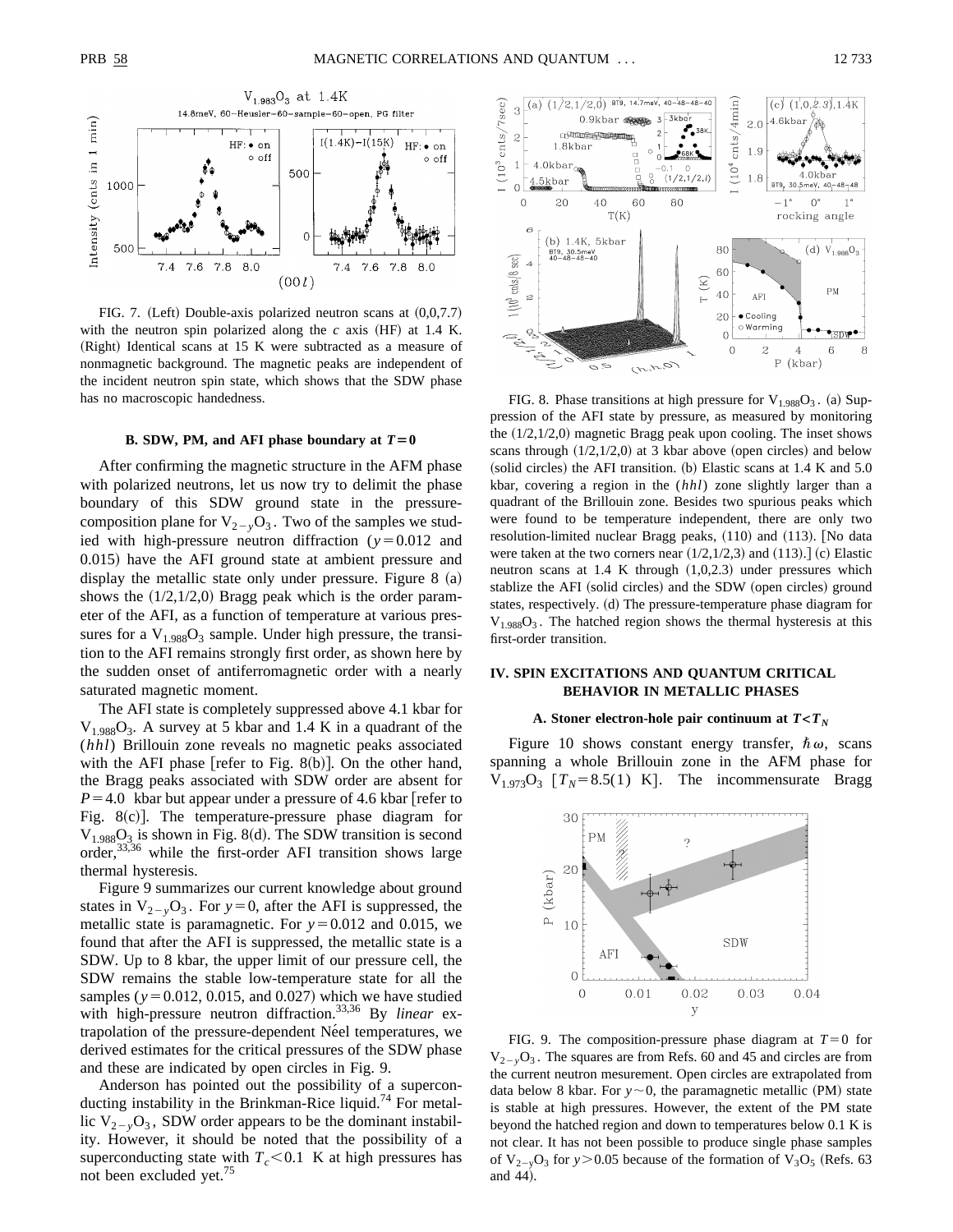

FIG. 10. Constant energy,  $\hbar \omega$ , scans at 1.5 K for V<sub>1.973</sub>O<sub>3</sub> across a Brillouin zone.  $(10\overline{2})$  and  $(104)$  are two nuclear Bragg points, and  $(1,0,0.3)$  and  $(1,0,2.3)$  are two incommensurate magnetic satellites (marked by crosses). The spectrometer configurations at BT2 were  $E_f = 13.7$  meV with horizontal collimations 60'-40'-40'-40' for (a)–(c), and  $E_i = 35$  meV with  $60' - 40' - 60' - 60'$  for (d). Vertical collimations were  $300' - 170' - 230' - 970'$  in all four cases. The filled circles are analyzer turned backgrounds. The dotted lines represent the fourdimensional convolutions of the instrumental resolution with an isotropic spin wave dispersion relation with a velocity *c*  $=130$  meV Å.

points,  $(1,0,0.3)$  and  $(1,0,2.3)$ , covered by these scans correspond to the long-range ordered SDW. The solid circles represent a flat background measured by turning the  $PG(002)$ analyzer 10° away from the reflection condition. Around each magnetic Bragg point,  $(1,0,0.3)$  or  $(1,0,2.3)$ , there is only *one* broad peak. This is not due to poor resolution merging two counterpropagating spin wave modes: the dotted lines in the figure represent the calculated spectrometer response to spin waves with a velocity  $c=130$  meV Å, which is much larger than the inverse slope of the peak width versus energy transfer curve (see Fig. 11). Our resolution is clearly adequate to rule out a conventional spin wave response in this energy range. Therefore the broad intensity profile which we observed is intrinsic, and in the energy range probed, magnetic excitations consist of a *single* broad lobe at each magnetic Bragg point.

For insulating magnets, propagating spin waves exist over the whole Brillouin zone. For itinerant magnets, however, propagating spin waves only exist in a limited range near the magnetic Bragg peaks. Beyond this range they merge into the Stoner particle-hole continuum. According to weak coupling theory,<sup>69</sup> the energy gap which a SDW creates inside the particle-hole continuum is  $\Delta = 1.76 \alpha k_B T_N$ , where  $\alpha$  $\equiv (v_1 + v_2)/2(v_1v_2)^{1/2}$  and  $v_1$  and  $v_2$  are Fermi velocities of the two nesting bands. Inside this gap, spin waves propagate with a velocity<sup>69,76,77</sup>  $c = (v_1v_2/3)^{1/2}$ . For metallic  $V_{2-y}\overline{O}_3$  at  $T=0$ , spin waves are expected only below  $\sim 1.76k_BT_N$  $=1.4$  meV, which is below the energies which we have



FIG. 11. Resolution-corrected peak widths (FWHM) of constant energy scans as a function of energy transfer for  $V_{1.973}O_3$  in the long-range-ordered SDW state at 1.5 K.

probed in this experiment. The broad lobes measured in Fig. 10 thus represent magnetic excitations inside the Stoner continuum.

Other signs that we are probing magnetic fluctuations in the electron-hole continuum, as opposed to transverse oscillations of the order parameter, are (i) the spectral weight from 1.5 meV to 18 meV in Fig. 10 corresponds to a fluctuating moment of  $0.32\mu$ <sup>B</sup> per V, already twice that of the static staggered moment,  $33$  and (ii) the resolution corrected full widths at half maximum (FWHM) of constant energy scans (see Fig. 11) extrapolate to a finite value at  $\omega=0$ , even though there are true, resolution-limited Bragg peaks at  $\omega$  $=0.$ 

For Cr metal,<sup>78,79</sup> another 3D SDW ( $T_N$ =310 K), one would expect at  $T=0$  that spin wave modes merge into a single broad lobe above  $\sim 1.76k_BT_N=47$  meV. However, due to the much larger spin wave velocity in Cr, estimated at  $\sim$  1000 meV Å, <sup>80,81</sup> it has not yet been possible in this material to distinguish between resolution merged spin waves and single lobe excitations. We were aided in the case of metallic  $V_2O_3$  by strong correlations. The enhanced effective mass reduces the Fermi velocity to a value which is  $\sim$  1/15 of that for  $Cr^{33}$  This makes it feasible to unambiguously observe these unique single-lobe magnetic excitations in the SDW state of  $V_{2-y}O_3$ .

# **B. Doping effects in the metallic phases**

We have previously shown<sup>33</sup> that both the staggered moment and the incommensurate wave vector of the static SDW order depend only weakly on doping. For a change in metal deficiency  $\delta y = 0.03$  which is twice the critical *y<sub>c</sub>* for the AFI phase, the change in the magnetic wave vector  $(1.7c^*)$  is only  $\sim 0.02c^*$ . Likewise, dynamic magnetic correlations in the PM phase are insensitive to doping. As shown in Fig. 12, even for pure  $V_2O_3$ , which has a different low-temperature AFI state, the magnetic response at 200 K is indistinguishable from that of  $V_{1.973}O_3$ . In particular, we do observe peaks at the SDW wave vectors. This demonstrates that magnetism throughout the metallic phase is controlled by the same Fermi surface instability and indicates that small moment incommensurate antiferromagnetism in  $V_{2-y}O_3$  is not due to impurity effects but is an intrinsic property of metallic  $V_2O_3$ .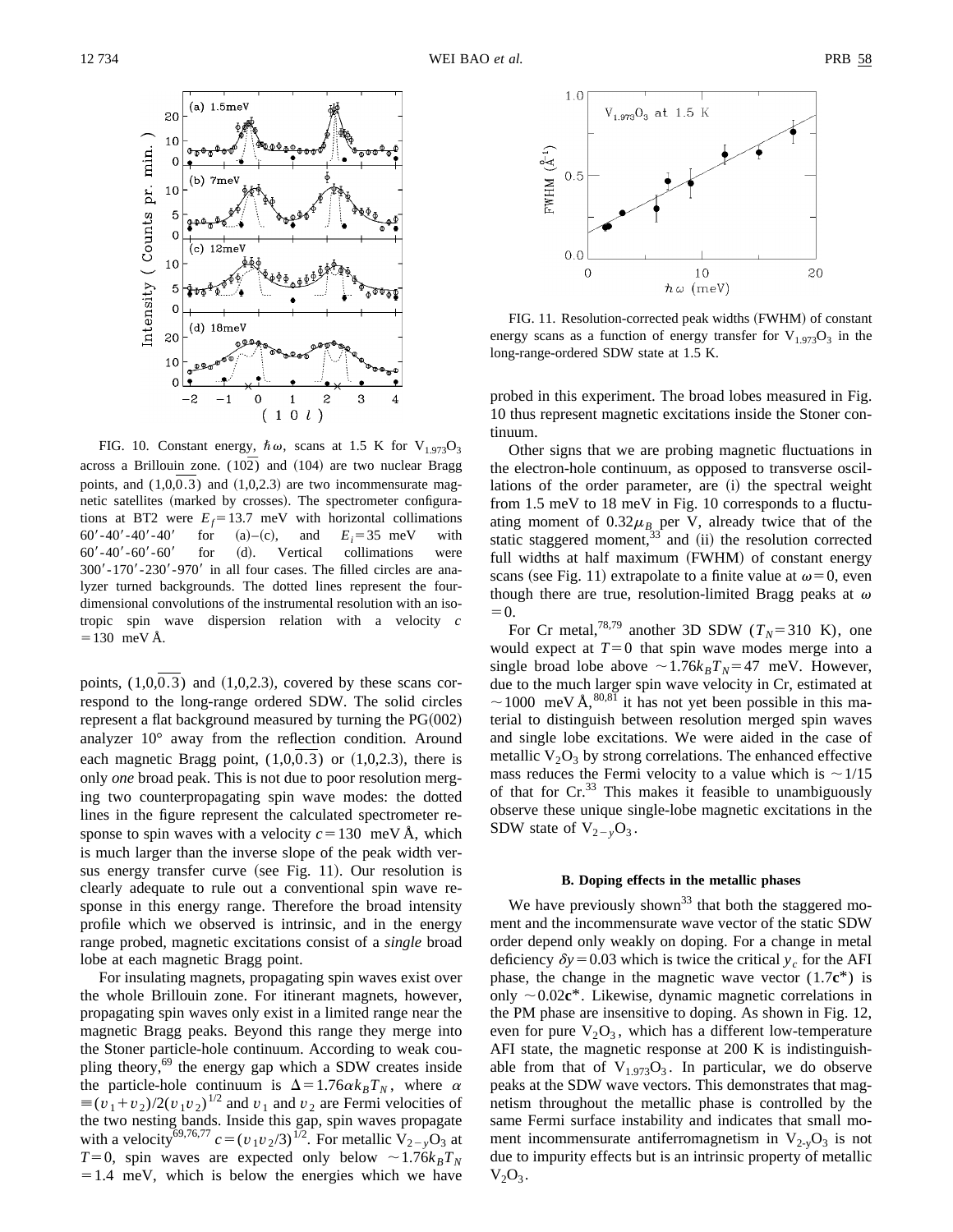

FIG. 12. Magnetic responses at 200 K from  $V_{1.973}O_3$  (open circles) and  $V_2O_3$  (solid circles) in the PM phase. Although these two samples have different low-temperature states, the SDW for the former and the AFI for the latter, there is no difference in the dynamic correlations in the PM phase. The experimental configuration was  $E_f = 13.7$  meV with horizontal collimations 60'-40'-40'-60' for  $V_{1.973}O_3$  at BT2. The horizontal bars indicate the FWHM of the projection of the resolution function on the scan direction. The experimental configurations for  $V_2O_3$  were  $E_f$  $=13.7$  meV with horizontal collimations  $40' - 60' - 80' - 80'$  for  $\hbar \omega = 6$  and 9 meV, and  $E_i = 35$  meV with  $40' - 40' - 80' - 80'$  for 12 meV at BT4 with PG monochromator and analyzer. The solid line is a least-squares fit to Eqs.  $(19)$  and  $(18)$ .

## **C. Antiferromagnetic quantum critical behavior in metal**

The SDW in metallic  $V_{2-y}O_3$  is a small moment, lowtemperature antiferromagnetic ordering. The staggered moment in the magnetic ground state  $(0.15\mu_B)$  is only a small fraction of the effective paramagnetic moment  $(2.37-2.69\mu_B)$  which appears in the high-temperature Curie-Weiss susceptibility. ${}^{82,83,66}$  In other words, the magnetic system is very close to a quantum critical point.  $84-\overline{87}$ We have previously shown<sup>36</sup> that the single lobe spin excitation spectrum in metallic  $V_{1.973}O_3$  is isotropic in space, and the spectrum  $\chi''(\mathbf{q},\omega)$ , from 1.4 K inside the ordered phase to temperatures above  $20T_N$ , has been determined in absolute units.88 Here we discuss our results in connection with the quantum critical behavior.

Figure  $13(a)$  shows in a log-log scale the inverse correlation length,  $\kappa$ , measured in Ref. 36 as a function of the reduced temperature,  $t = (T - T_N)/T_N$ . The solid line is  $\kappa$  $\propto t^{\nu}$  with  $\nu$  = 0.55(4) from a least-squares fit. This value of  $\nu$ suggests a small positive  $\eta$  exponent according to the scaling relation<sup>89</sup>  $\eta=2-\gamma/\nu$ . However, the classical values of  $\nu$  $=1/2, \eta=0$  are also consistent with our data (refer to the dotted line).

The spin fluctuation spectrum  $\chi''(\mathbf{q},\omega)$  reaches its maximum value,  $\chi''_{\text{max}}$ , at  $\omega = \omega_p$  and  $\mathbf{q} = \mathbf{Q}$  which is an antiferromagnetic Bragg point.<sup>36</sup> The dominant part of the spectral weight, therefore, falls in the hydrodynamic region,  $90$  $|\mathbf{q}-\mathbf{Q}| \ll \kappa$ , where  $\hbar \omega_p = \gamma_A \kappa^z$ . In Fig. 13(b), we find the



FIG. 13. (a) The inverse correlation length as a function of the reduced temperature for  $V_{1.973}O_3$  in the PM phase. Both axes use the logarithmic scale. The solid line is the best fit of  $\kappa \propto t^{\nu}$  to the data with  $\nu=0.55(4)$ , and the dotted line is a fit with fixed  $\nu$ = 1/2. (b) The characteristic spin fluctuation energy,  $\hbar \omega_p$ , where  $\chi''({\bf Q},\omega)$  is maximized, as a function of  $\kappa$ . The solid line is the best fit of  $\omega_p \propto \kappa^2$  to the data with  $z=1.9(1)$ , and the dotted line is a fit with fixed  $z=2$ . (c)  $\hbar \omega_p$  is roughly proportional to the thermal energy  $k_B T$  (the dotted line). The solid line is  $\omega_p \propto T - T_N$ .

dynamic exponent  $z=1.9(1)$  (the solid line), which is in agreement with the theoretical prediction  $z=2$  for itinerant antiferromagnets in the quantum critical region. $84,87$  The constant prefactor is  $\gamma_A = 87(4)$  meV Å<sup>2</sup>.

Combining the scaling relations from Figs.  $13(a)$  and 13(b), we have  $\hbar \omega_p \sim t^{z\bar{v}} = Ck_B(T - T_N)$  [refer to the solid line in Fig. 13 $(c)$ . Given the small value of  $T_N$  and the fact that  $C \approx 1$ , the characteristic spin fluctuation energy  $\hbar \omega_p$  is close to  $k_B T$  [refer to the dotted line in Fig. 13(c)]. This feature is shared with nearly metallic cuprates $91$  and some heavy fermion systems.<sup>92</sup> Antiferromagnetic spin fluctuations for systems close to a quantum critical point, therefore, might provide a microscopic mechanism for marginal Fermi liquid phenomenology.<sup>93</sup>

The peak intensity of some constant energy scans is shown in Fig.  $14(a)$  as a function of energy. They are expressed in absolute units and represent  $\chi''(\mathbf{Q},\omega)$  at the magnetic zone center. At 1.5 K,  $\chi''(\mathbf{Q}, \omega)$  is a decreasing function of  $\omega$  in the measured energy range and it changes to an increasing function at elevated temperatures. They were scaled onto a single universal curve in Fig.  $14(b)$  by dividing  $\chi''({\bf Q},\omega)$  by  $\chi''_{\rm max}$  and  $\hbar \omega$  by the peak energy  $\hbar \omega_p$ . The apparently different behaviors in a *finite* energy window in Fig.  $14(a)$ , therefore, reflect different segments of a universal behavior.

For a general wave vector, **q**, away from an antiferromagnetic Bragg point,  $Q$ , we have shown<sup>36</sup> previously that our neutron scattering data measured at various temperatures can be described by

$$
\frac{\chi''(\mathbf{Q}+\mathbf{q},\omega)}{2\chi''_{\text{max}}} = \Phi\left(\frac{q}{\kappa}, \frac{\hbar \omega}{\gamma_A \kappa^2}\right),\tag{12}
$$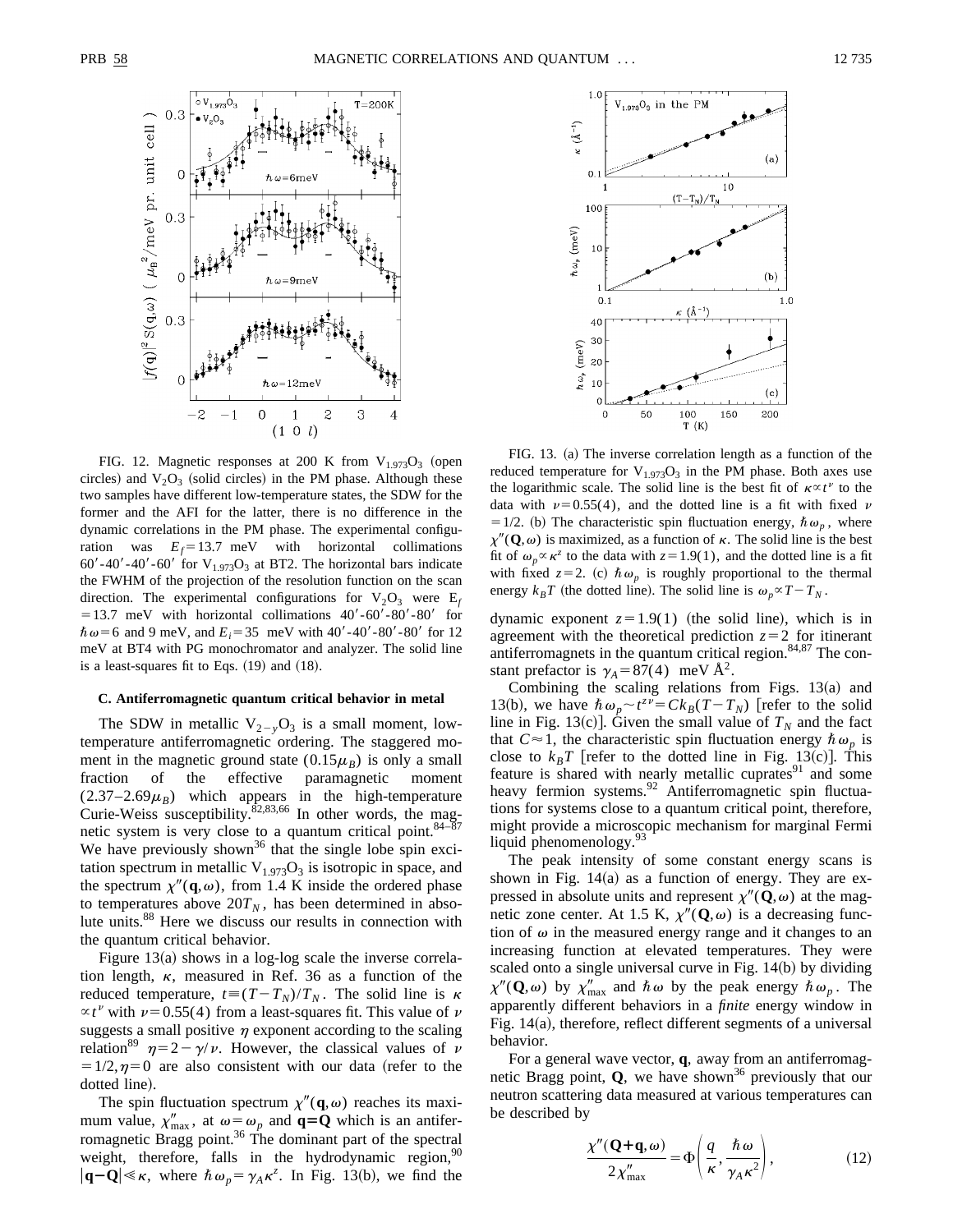

FIG. 14. (a) Normalized peak intensity of constant energy scans at 1.5 K (triangles), 50 K (diamonds), 130 K (squares), and 200 K (circles) for V<sub>1.973</sub>O<sub>3</sub>. In the measured energy range,  $\chi''(\mathbf{Q}, \omega)$ changes from a decreasing function of  $\hbar \omega$  at 1.5 K to an increasing function at  $200$  K. (b) Data in (a) are scaled onto a universal curve using measured (Ref. 36)  $\chi''_{\text{max}} = \chi_{\text{Q}}/2$  and  $\hbar \omega_p = \gamma_A \kappa^2$ . The open circles are from constant  $\hbar \omega = 1.5$  meV scans at 9 K, 19 K, 27 K, and 82 K; the open diamonds are from a constant  $\mathbf{Q}=(1,0,2.3)$  scan at 30 K. Constant-**Q** scan for  $V_2O_3$  at 200 K is shown with the open squares. The solid line is  $z = 2y/(y^2+1)$  [refer to Eqs. (12) and  $(13)$ ].

where the scaling function is

$$
\Phi(x, y) = y/[y^2 + (1 + x^2)^2].\tag{13}
$$

The solid line in Fig. 14(b) is  $2\Phi(0,y)$ . The maximum  $\chi''_{\text{max}}$ is related to static staggered susceptibility.<sup>36</sup> Combining the Kramers-Kronig relation and Eq. (12) gives

$$
\chi_{\mathbf{Q}} = \pi^{-1} \int_{-\infty}^{\infty} d\omega \chi''(\mathbf{Q}, \omega) / \omega
$$
  
\n
$$
= \chi''_{\text{max}} 2 \pi^{-1} \int_{-\infty}^{\infty} \Phi(0, \hbar \omega / \gamma_A \kappa^2) d\omega / \omega
$$
  
\n
$$
= \chi''_{\text{max}} 2 \pi^{-1} \int_{-\infty}^{\infty} \Phi(0, y) dy / y
$$
  
\n
$$
= \chi''_{\text{max}} \times \text{const.} \tag{14}
$$

Notice that when  $T_N \rightarrow 0$ ,  $\hbar \omega_p = C k_B T$ ,  $\chi''_{\text{max}} \sim \chi_{\mathbf{Q}} = a_1 T^{-\gamma}$ , and  $\kappa = T^{\nu}/a_2$ , hence Eq. (12) becomes

$$
\chi''(\mathbf{Q}+\mathbf{q},\omega) = \frac{a_1}{T^{\gamma}} \Phi\left(\frac{a_2 q}{T^{\nu}}, \frac{\hbar \omega}{C k_B T}\right),\tag{15}
$$

where  $a_1$  and  $a_2$  are nonuniversal constants.<sup>94</sup> Using  $z \sim 1$ from our measurement and the scaling relation  $\gamma=(2)$  $-\eta$ )*v*, and absorbing the constant *C* in the scaling function,

$$
\chi''(\mathbf{Q}+\mathbf{q},\omega) = \frac{a_1}{T^{(2-\eta)/z}} \Phi_1\left(\frac{a_2 q}{T^{1/z}}, \frac{\hbar \omega}{k_B T}\right). \tag{16}
$$

This expression, which is supported by our experimental data, is identical to the scaling form proposed by Sachdev and Ye in the quantum critical region.<sup>86</sup>

## **D. Theory of itinerant magnetism**

Itinerant magnetic systems have been studied within the random-phase approximation (RPA), which provides a reasonable description at  $T=0$  for the ordered moment and for spin excitations in the spin wave modes and in the Stoner continuum. But it does not relate the low-temperature excitation parameters to finite-temperature properties such as the ordering temperature and the high-temperature Curie-Weiss susceptibility.

The imaginary part of the RPA generalized susceptibility for an itinerant antiferromagnet, as was done to describe magnetic fluctuations in chromium,  $76,77$  can be written as follows:

$$
\chi''(\mathbf{Q}+\mathbf{q},\omega) = \frac{\chi_0/(\kappa \xi_0)^2}{1 + (q/\kappa)^2} \frac{\hbar \omega \Gamma(q,\kappa)}{(\hbar \omega)^2 + \Gamma(q,\kappa)^2},\qquad(17)
$$

where the wave-vector-dependent relaxation rate,

$$
\Gamma(q,\kappa) = \gamma_A(\kappa^2 + q^2),\tag{18}
$$

corresponds to the simplest functional form consistent with the dynamical scaling hypothesis with a dynamic exponent  $z=2$ . As a comparison, for the insulating Heisenberg antiferromagnet,<sup>90,97</sup>  $z = 3/2$ . The uniform noninteracting susceptibility  $\chi_0$ , the length scale  $\xi_0$ , and  $\gamma_A$  are temperatureindependent *parameters*, and the inverse correlation length  $\kappa$ approaches zero when the Néel temperature is approached. This functional form and derivations thereupon<sup>98</sup> offer a good description of critical spin fluctuations for Cr and its alloys. $81,99$  They have also been successfully used to describe spin dynamics as measured by neutron scattering for  $La<sub>1.86</sub>Sr<sub>0.14</sub>CuO<sub>2</sub>$  above the superconducting transition temperature.<sup>100</sup> A modified form was used to model nuclear magnetic resonance (NMR) data in other high-temperature superconducting cuprates. $101-103$  However, the RPA parameters  $\gamma_0$ ,  $\chi_0$ , and  $\xi_0$  in Eq. (17) are free parameters which are not connected to other physically measurable quantities.

The SCR theory, $14-18$  a mode-mode coupling theory improves upon the RPA theory by considering self-consistently the effects of spin fluctuations on the thermal equilibrium state. It is solvable in the small moment limit with a few experimentally measurable parameters. The ferromagnetic version of the SCR theory was discussed in Refs. 14–17 and the antiferromagnetic version in Refs. 18 and 95.

The generalized susceptibility for antiferromagnets in the SCR theory<sup>95</sup> has the same functional form as in the RPA theory:

$$
\chi''(\mathbf{Q}+\mathbf{q},\omega) = \frac{\chi_{\mathbf{Q}}}{1 + (q/\kappa)^2} \frac{\hbar \omega \Gamma(q,\kappa)}{(\hbar \omega)^2 + \Gamma(q,\kappa)^2},\qquad(19)
$$

where  $\Gamma(q, \kappa)$  is defined as in Eq. (18). The RPA parameter  $\chi_0/(\kappa \xi_0)^2$  is substituted now by the static staggered susceptibility  $\chi_0$ , consistent with the Kramers-Kronig relation. The major difference from the RPA theory, however, is that the SCR theory can predict other physical quantities using pa-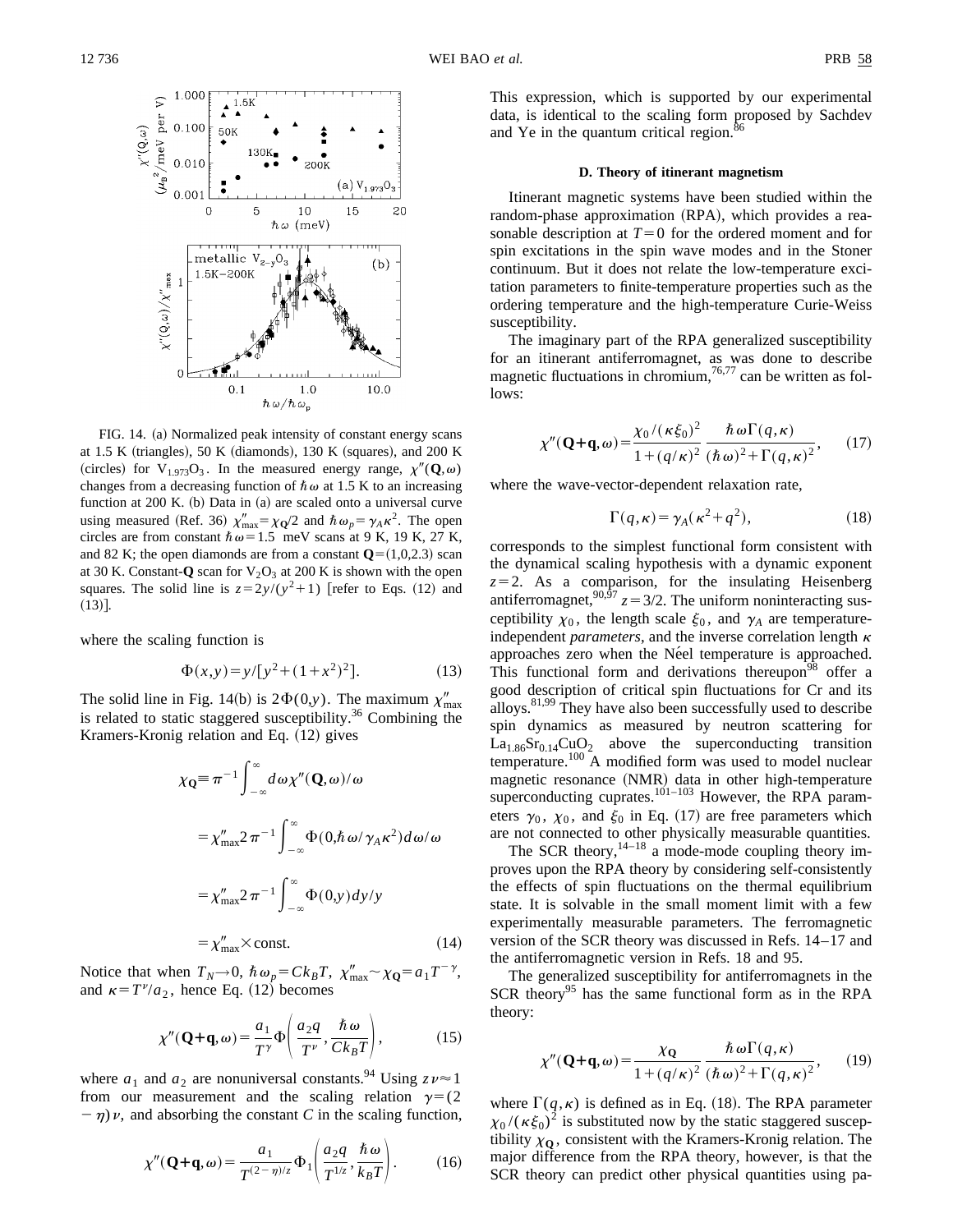

FIG. 15. Constant energy scans at  $200 \text{ K}$  in the PM phase (solid circles) and at  $160$  K in the AFI phase (open circles) for stoichiometric  $V_2O_3$ . Magnetic correlations near the SDW wave vectors, represented by the two peaks, disappear when the material enters the AFI phase. The experimental configurations at BT4 were  $E_f$  $=13.7$  meV with horizontal collimations  $40' - 60' - 80' - 80'$  for  $\hbar \omega = 6$  and 9 meV,  $E_i = 35$  meV with 40'-40'-80'-80' for 12 and 18 meV, and  $E_f$ =30 meV with 60'-60'-60'-60' for 25 meV. We used PG (002) as a monochromator and analyzer except for the last configuration where a Cu  $(220)$  monochromator was used to improve the energy resolution. The horizontal bars indicate the FWHM of the projection of the resolution function on the scan direction. The solid line is a least-squares fit to Eqs.  $(19)$  and  $(18)$ and absolute units are given on the right scales.

rameters from the spin excitation spectrum.<sup>96</sup> For example, the nonuniversal parameters  $a_1$  and  $a_2$  (Ref. 94) defined above Eq. (15) can be used to *quantitatively* relate  $T_N$  to the staggered moment  $M_{\Omega}$  (refer to Fig. 4 of Ref. 36).

Figure 15 shows an example of a simultaneous fit of constant energy scans to Eqs.  $(19)$  and  $(18)$  for stoichiometric  $V<sub>2</sub>O<sub>3</sub>$  at 200 K. Solid circles represent the magnetic response in the paramagnetic metallic phase, which peaks around the SDW wave vectors. The resolution widths are much smaller than the measured widths, therefore resolution broadening can be ignored in this case. The solid line through these 200 K data is the best-fit functional form for  $|f(\mathbf{q})|^2 \mathcal{S}(\mathbf{q},\omega)$  calculated using copies of Eq.  $(19)$  summed over the Bragg points  $Q=(1,0,4-\Delta)$  and  $(1,0,\overline{2}+\Delta)$  with  $\Delta=1.95(6)c^*$ ,  $\kappa = 1.32(5)c^*$ ,  $\gamma_A = 18(2) \text{ meV}/c^{*2}$ , and  $\chi_{\mathbf{Q}}$  $=0.071(7)\mu_B^2$ /meV per vanadium. These values are within the error bars of those for  $V_{1.973}O_3$ ,<sup>36</sup> as should be expected given the close similarity of the raw data for these two samples which are shown in Fig. 12.

It is customary to use the Lorentzian relaxation energy  $\Gamma(q, \kappa)$  of Eqs. (17) or (19) as the energy scale of spin fluctuations. For an itinerant antiferromagnet close to a quantum critical point, such as metallic  $V_{2-y}O_3$ , this reduces to  $\gamma_A \kappa^2$ at  $q=0.36$  To demonstrate the prominence of this energy, we plot in Fig. 16(a) the intensity contour of  $\chi''(\mathbf{Q}+\mathbf{q},\omega)/\chi_0$  $= \Phi(q/\kappa,\hbar \omega/\gamma_A \kappa^2)$  for small moment itinerant antiferro-



FIG. 16. Intensity contour of the scaled magnetic response function  $\chi''(\mathbf{Q}+\mathbf{q},\omega)/\chi_0$  as a function of reduced wave vector and reduced energy for (a) itinerant antiferromagnets and for (b) itinerant ferromagnets near a quantum critical point. The contour levels are  $0.1, 0.2, 0.3$  and  $0.4$ . In the antiferromagnetic case  $(a)$ , the peak intensity is 0.5 at  $q=0$  and  $\hbar \omega / \gamma_A \kappa^2 = 1$ . In the ferromagnetic case (b), the intensity is singular at  $q=0$  and  $\omega=0$ . Both  $\kappa$  and  $\chi_0$  are functions of temperature.  $\gamma_A$  and  $\gamma_F$  are temperature-insensitive constants. See text for details.

magnets [refer to Eqs.  $(19)$ ,  $(18)$ , and  $(13)$ ]. The spectrum is unique in that the electron-hole damping has reduced the excitation spectrum to a single lobe at the magnetic zone center, as we observed in our neutron scattering experiment for metallic  $V_{2-y}O_3$ .<sup>33,37</sup> The peak intensity occurs at *q* = 0 and  $\hbar \omega = \gamma_A \kappa^2$ , and  $\gamma_A \kappa^2 \sim t^{z \nu}$  clearly is the characteristic energy scale. In this case,  $z\nu \approx 1$ , as we found experimentally, is essential for achieving the quantum critical scaling of Eq.  $(16)$ .

This is quite different from the well studied case of small moment itinerant ferromagnets. The  $\chi''(\mathbf{q},\omega)$  predicted by the SCR theory for ferromagnets<sup>104,105</sup> has the same Lorentzian form as Eq.  $(19)$ , but the relaxation energy is given by

$$
\Gamma(q,\kappa) = \gamma_F q(\kappa^2 + q^2). \tag{20}
$$

Like the antiferromagnetic SCR theory, the ferromagnetic SCR theory not only correctly describes the spin fluctuation spectrum, but also quantitatively relates the spectrum parameters to various other physical quantities, as demonstrated in the 3D small-moment ferromagnets MnSi (Refs. 57, 105 and 106) and  $Ni<sub>3</sub>Al.<sup>104</sup>$  Recasting Eqs. (19) and (20) in a dimensionless form,

$$
\chi''(\mathbf{Q}+\mathbf{q},\omega)/\chi_{\mathbf{Q}} = \Psi\left(\frac{q}{\kappa},\frac{\hbar\,\omega}{\gamma_F\kappa^3}\right),\tag{21}
$$

with

$$
\Psi(x, y) = |x|y/[y^2 + (x + x^3)^2].\tag{22}
$$

It is depicted in Fig.  $16(b)$ . Although the counterpropagating spin wave branches are over-damped by electron-hole excitations, they remain two separate branches. The intensity is singular at  $q=0$  and  $\omega=0$ , and the Lorentzian relaxation energy (the dashed line) serves well as the energy scale in this case, as customarily performed.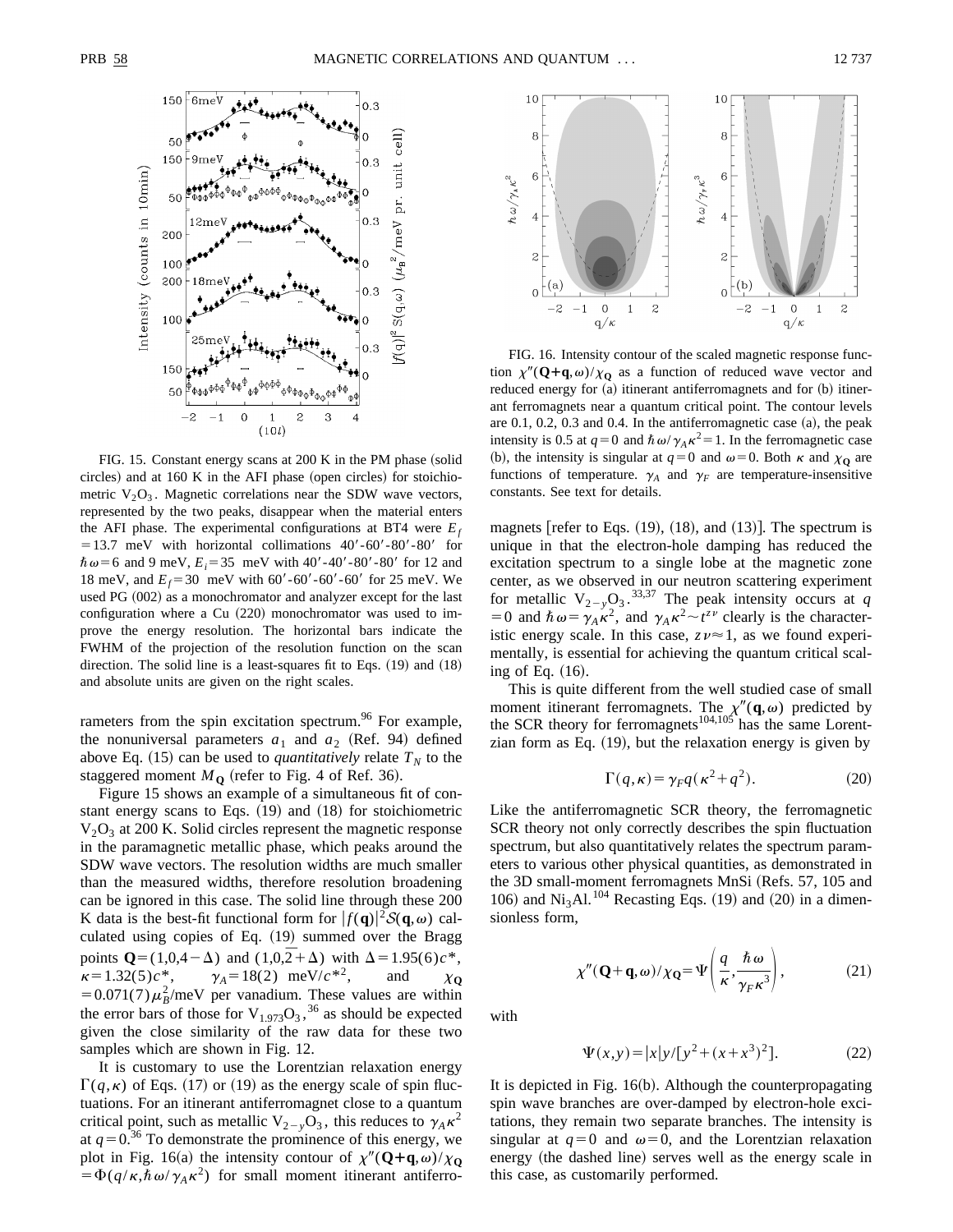

FIG. 17. Constant energy transfer scans along the  $(001)$  and  $(110)$  directions around the magnetic Bragg point  $(1/2,1/2,0)$ . The two peaks in each frame correspond to counterpropagating spin wave modes. The different peak shapes are due to resolution effects (focusing and defocusing).

#### **V. SPIN WAVES IN THE AFI PHASE**

While magnetic excitations in the metallic phase are dominated by overdamped modes, the AFI phase exhibits conventional propagating spin wave excitations. Word *et al.*<sup>31</sup> measured spin waves in this phase around  $(1/2,1/2,0)$ at 142 K in pure  $V_2O_3$ . There is a spin excitation gap of 4.8 meV, which is essentially independent of temperature for *T*  $.<sup>32</sup> For V<sub>1.94</sub>Cr<sub>0.06</sub>O<sub>3</sub> (*T<sub>N</sub>*=177 K), the gap energy at$  $(1/2,1/2,0)$  is not different from that seen for the pure sample for temperatures below 50 K.<sup>32</sup> However, it shows substantial softening with rising temperature, consistent with the trend towards a continuous phase transition with increasing Cr doping.

Here we present spin waves measured at 11 K for  $V_{1.944}Cr_{0.056}O_3$ . Figure 17 shows constant energy scans near a magnetic zone center. The spin wave dispersion relation has been measured for energies up to  $50$  meV (see Fig. 18), which covers about one-quarter of the Brillouin zone. For comparison, some of the previous data for pure  $V_2O_3$  are also included in Fig. 18. At low measurement temperatures and for  $\hbar \omega \leq 25$  meV, there is no difference in the spin wave dispersion for pure and 3% Cr doped  $V_2O_3$ .

Spin waves in the isomorphous corundum antiferromagnets  $Cr_2O_3$  and  $\alpha$ -Fe<sub>2</sub>O<sub>3</sub> have been measured over the whole Brillouin zone.<sup>107,108</sup> These two compounds have different magnetic structures.<sup>109,110</sup> Linear spin wave theory<sup>111</sup> using the Heisenberg Hamiltonian

$$
\mathcal{H} = -\sum_{i\mu,j\nu} J_{i\mu,j\nu} \mathbf{S}_{i\mu} \cdot \mathbf{S}_{j\nu} - \sum_{i\mu} \epsilon_{\mu} H_{\mu} S_{i\mu}^{z}, \qquad (23)
$$

satisfactorily describes the experimental dispersion relation. The dominant exchange constants for  $Cr_2O_3$  are  $J=-7.5$ and  $-3.3$  meV between spin pairs *A* and *B*, respectively<sup>107</sup> (refer to Fig. 3), while for  $\alpha$ -Fe<sub>2</sub>O<sub>3</sub> spin pairs *C* and *D* interact most strongly with exchange constants  $J=-2.6$  and -2.0 meV, respectively.<sup>108</sup> In  $V_2O_3$ , the corundum sym-



FIG. 18. Spin wave dispersion near the antiferromagnetic zone center. Solid circles represent the current measurements at 11 K for  $V_{1.944}Cr_{0.056}O_3$ , the square is from Ref. 32. For comparison, data from Ref. 31 for pure  $V_2O_3$  at 142 K are represented by open circles. With these limited data, individual exchange constants cannot be derived reliably. Only a specific linear combination as described in the text can be determined. Inset: the reciprocal-lattice plane for the measurement. The diamonds denote nuclear Bragg points, and crosses denote magnetic Bragg points.

metry is broken<sup>112,23</sup> at the AFI transition. Consequently there are seven different exchange constants between these spin pairs [refer to Fig.  $3(b)$ ].

Dispersion relations for spin waves in the AFI phase of  $V_2O_3$  are derived in Appendix A following the procedure described by Sáenz.<sup>113</sup> The limited data in Fig. 18 do not allow reliable determination of individual exchange constants. Along the (*hh*0) direction the acoustic spin wave has a simple dispersion relation

$$
[\hbar \omega(\kappa)]^2 = [H_0 - 4S(J_\beta + J_\delta + 2J_\zeta)]^2
$$
  
-[4S(J\_\beta + J\_\delta + 2J\_\zeta)]^2 \cos^2(2\pi h). (24)

In combination with the previously measured value of the ordered moment ( $gS = 1.2^{24}$ ), our measurements of this dispersion relation permit the local anisotropy field,  $H_0$ =0.13(2) meV, and  $J_{\beta} + J_{\delta} + 2J_{\zeta} = 33(2)$  meV to be determined with confidence.<sup>114</sup> To determine the individual exchange constants, experiments which will measure spin waves in the AFI across the whole Brillouin zone are now underway.

### **VI. THE INSULATING SPIN LIQUID**

The solid circles in Fig. 19 represent constant energy scans along (10*l*) at 205 K in the PI phase of  $V_{1.944}Cr_{0.056}O_3$ . The peak profile is not sensitive to energy transfer for 1.6 meV $\leq \hbar \omega \leq 18$  meV. The peaks are very broad and the half-width at half-maximum (HWHM) corresponds to a correlation length  $\xi_c \sim 1.5$  Å in the **c** direction. Scans in the basal plane (refer to Fig. 20) also yielded broad  $\hbar \omega$ -insensitive peaks, corresponding to  $\xi_a \sim 2.0$  Å in the **a** direction. These correlation lengths extend only to the nearest neighbors in the respective directions and they are even shorter than in the PM phase at comparable temperatures, as can be ascertained by comparing Fig. 12 or Fig. 15 to Fig. 19. This is a surprising result because the electron-hole pair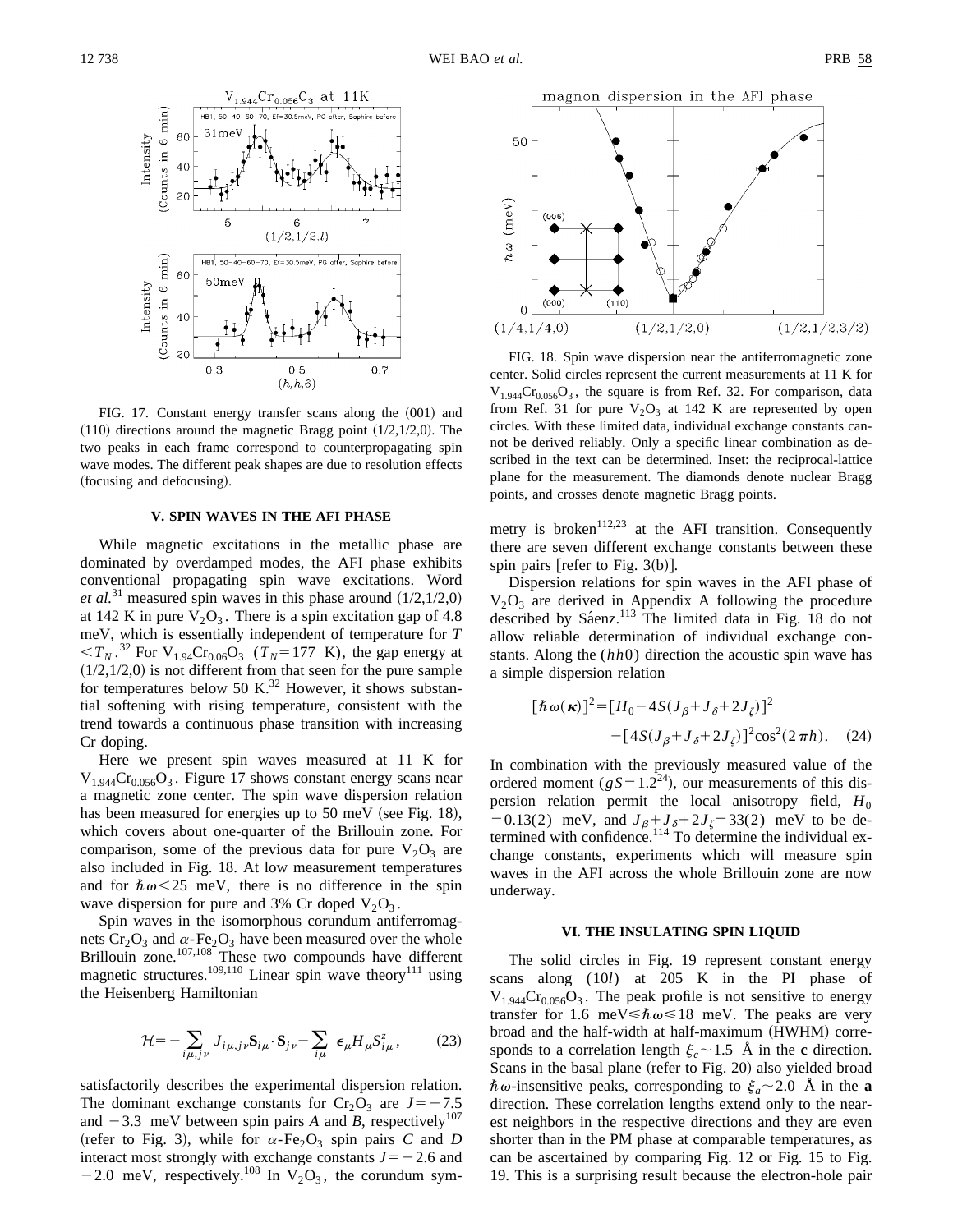

FIG. 19. Constant energy scans along the **c** direction in the PI phase at 205 K (solid circles) and in the AFI phase (open circles) for  $(V_{1-x}Cr_x)_2O_3$  ( $x=0.028$ ). Measurements in the AFI phase were conducted at 170 K for  $\hbar \omega = 6 - 12$  meV and at 160 K for other energies. Extra intensity near the nuclear Bragg points  $(10\overline{2})$ and (104) for  $\hbar \omega \le 2$  meV is probably due to phonons. Statistical uncertainty in intensity is indicated by the vertical bars. The spectrometer configurations at BT2 were  $E_i = 12.7$  meV with horizontal collimations 60'-40'-40'-60' for  $\hbar \omega = 1.63$  meV,  $E_f$ = 13.7 meV with 60'-40'-40'-60' for  $\hbar \omega$ = 2 – 15 meV, and *E<sub>i</sub>* = 35 meV with 60'-40'-80'-100' for  $\hbar \omega$  = 18 meV.

damping mechanism which exists in the metal is inhibited by the charge excitation gap of the insulator.

The effect of temperature on the short-range magnetic correlations in the PI phase is shown in Fig. 21. Data for two values of energy transfer are shown. Clearly, **q**-dependent magnetic scattering is suppressed at high temperatures. Even so, there is no discernible narrowing of the peak, even as the AFI transition temperature,  $T_N = 180$  K, is approached. Thus,  $T_N$  does not appear to be the critical temperature for spin fluctuations in the PI. As for stoichiometric  $V_2O_3$  (refer to Fig. 15), the characteristic wave vector for magnetic correlations of Cr-doped  $V_2O_3$  moves to another part of reciprocal space in the AFI phase<sup>37</sup> leaving a flat background as shown by open circles in Fig. 19. Therefore, the phase transition to the AFI is not a conventional antiferromagnetic transition, for which the correlation length diverges at  $T_N$ and magnetic Bragg peaks emerge from peaks in the paramagnetic response function. Instead, the spin Hamiltonian is altered by some underlying processes.

Not only is the location in reciprocal space of the paramagnetic neutron scattering in the PI phase unusual, but also is the **q** and  $\hbar \omega$  dependence of scattering about this location. For conventional insulating antiferromagnets, when the correlation length is limited to the nearest-neighbor spin spacing by thermal fluctuations at  $T \geq J/k_B$ , there is very little spectral weight in the modulated part of the dynamic correlation function. In the PI phase of  $V_{1.944}Cr_{0.056}O_3$ , however, constant energy cuts through  $S(q,\omega)$  show that large spectral weight ( $>1.4\mu$ <sup>B</sup> per V ion, see below) is associated with a ridge along  $\hbar \omega$  which forms a very broad peak in **q** space. These experimental results suggest that the spin-spin interaction strength is not dwarfed by the thermal energy and that a



FIG. 20. Constant energy scans along the **a**\* direction in the PI phase at 205 K for  $(V_{1-x}Cr_x)_2O_3$  ( $x=0.028$ ). There is no appreciable energy dependence of the peak width. The spectrometer configurations at BT2 were  $E_f = 13.7$  meV with horizontal collimations 60'-40'-40'-60' for  $\hbar \omega = 3 - 15$  meV and  $E_i = 35$  meV with 60'-40'-80'-100' for  $\hbar \omega = 18$  meV.

mechanism other than thermal fluctuations therefore must be responsible for limiting magnetic correlations to nearest neighbors.

One possible mechanism is geometric frustration where conflicting magnetic interactions prevent long-range order at  $T \sim J/k_B$ . Solid-state chemistry, however, does not support this explanation because the dominant exchange interactions in Heisenberg models for corundum antiferromagnets in general are not frustrated.<sup>115,116</sup> Disorder introduced by Cr doping is also unlikely to be important, since for the same sample at low temperatures, spin waves in the AFI phase are resolution-limited (refer to Sec. V and Fig. 3 in Ref. 37). A very promising explanation, based on the electronic state of



FIG. 21. Temperature dependence of constant energy scans in the PI phase of  $V_{1,944}Cr_{0,056}O_3$ . The left panel is for  $\hbar\omega=3$  meV and the right panel is for  $\hbar \omega = 15$  meV. The spectrometer configurations at BT2 were  $E_f$ =13.7 meV with horizontal collimations  $60' - 40' - 60'$ . The solid line is a fit to the product of the form factor  $|f(\mathbf{q})|^2$  and a Gaussian function.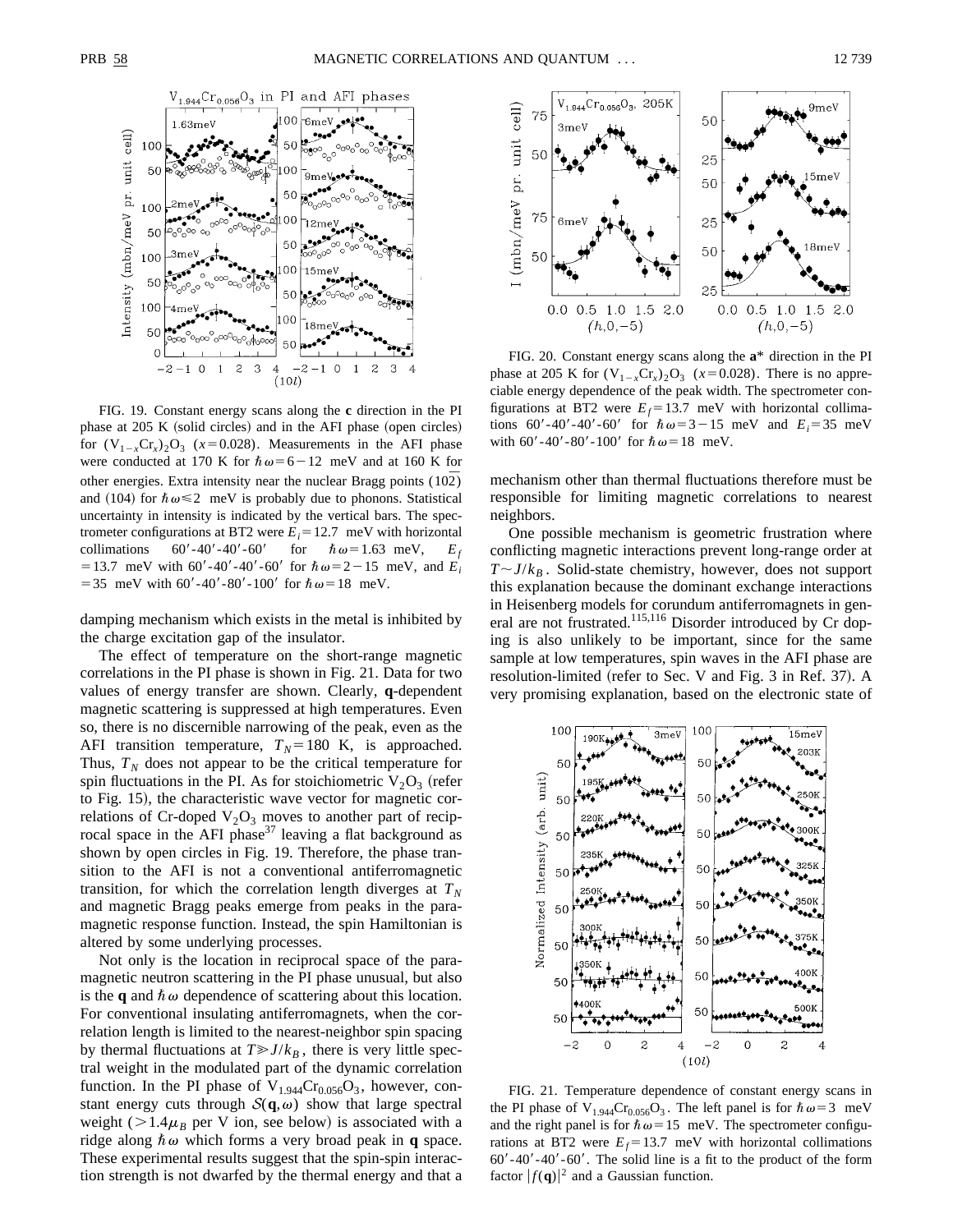$V_2O_3$  in the single ion limit, was recently proposed by Rice.<sup>117,37</sup> Each magnetically active electron on a vanadium ion can exist in one of the two doubly degenerate 3*d* orbitals.40 The orbital degeneracy may be the source of a large orbital contribution to the nuclear relaxation.<sup>118</sup> Depending on the relative occupation of these two degenerate orbitals on neighboring sites, the exchange interaction between spins on these sites can have different signs.<sup>119</sup> In the PI phase, the orbital occupation is fluctuating and disordered, resulting in a spin Hamiltonian with fluctuating exchange interactions of different signs which induce local antiferromagnetic correlations while dephasing longer-range correlations. We will return to this idea in Sec. VII.

# **A. Analysis of spatial correlations**

A consequence of the  $\hbar \omega$ -insensitive peak width in the PI phase (Figs. 19 and 20) is that constant energy scans directly probe the **q** dependence of the instantaneous spin correlation function. Because of the short correlation lengths, the spatial dependence of the magnetic correlations can be modeled by a finite spin cluster which includes the four types of nearneighbor spin pairs:  $A$ ,  $B$ ,  $C$ , and  $D$  [refer to Fig. 3(a)]. In other words, the summation in the structure factor

$$
S(\mathbf{q}) = \frac{(g\,\mu_B)^2 n}{3} \Bigg( \langle S_0 \rangle^2 + \sum_{\mathbf{R}'} \cos(\mathbf{q} \cdot \mathbf{R'}) \langle \mathbf{S_0} \cdot \mathbf{S_{R'}} \rangle \Bigg) \tag{25}
$$

need only include one *A*-type spin pair, three *B*-type spin pairs, three *C*-type spin pairs, and six *D*-type spin pairs for any one spin,  $S_0$ , of the  $n=12$  spins in a hexagonal unit cell.

In Fig. 22, an extended scan along the **c** axis, covering more than three Brillouin zones, and scans in the basal plane intersecting the peaks near the  $(101)$  and  $(10\overline{5})$  are shown for  $V_{1.944}Cr_{0.056}O_3$  at 205 K in the PI phase. The background measured at 160 K in the AFI phase is also shown. A good approximation to the magnetic intensity at 205 K is obtained by subtracting the 160 K background and such difference data are shown in Fig. 23. The dotted line indicates the magnetic form factor for the  $V^{3+}$  ion,<sup>55</sup>  $|f(\mathbf{q})|^2$ . Extra intensity at large  $|\mathbf{q}|$  is attributed to incomplete subtraction of phonon neutron scattering. A simultaneous fit of  $|f(\mathbf{q})|^2 \mathcal{S}(\mathbf{q})$  to the magnetic intensity from these 3 meV scans is shown as solid lines in Fig. 23. As can be seen in the figure, this spin cluster model is consistent with the data over the large part of **q** space where the magnetic form factor is appreciable.

The near-neighbor spin correlations derived from the best fit  $(\chi^2 = 1.9)$  are

$$
\langle \mathbf{S}_0 \cdot \mathbf{S}_{[0,0,1/6+\delta]} \rangle^A / \langle S \rangle^2 = 0.08(9), \tag{26a}
$$

$$
\langle \mathbf{S}_0 \cdot \mathbf{S}_{[1/3,2/3,\bar{\delta}]} \rangle^B / \langle S \rangle^2 = -0.10(4), \tag{26b}
$$

$$
\langle \mathbf{S}_0 \cdot \mathbf{S}_{[2/3,1/3,\delta-1/6]} \rangle^C / \langle S \rangle^2 = 0.04(4), \tag{26c}
$$

$$
\langle \mathbf{S}_0 \cdot \mathbf{S}_{[2/3,1/3,1/6]} \rangle^D / \langle S \rangle^2 = -0.06(2), \tag{26d}
$$

where  $\delta$ =0.026 and the superscripts *A*–*D* refer to spin pairs in Fig.  $3(a)$ . Now, it is likely that warming yields an additional nonmagnetic background, most probably due to phonon and multiphonon scattering responsible for the upturn at



FIG. 22. Constant  $\hbar \omega = 3$  meV scans (a) along (10*l*), (b) along  $(h,0,1)$ , and (c) along  $(h,0,\overline{5})$  at 205 K in the PI phase (solid circles) and at 160 K in the AFI phase (open circles). Squares in  $(c)$ represent data at 400 K.  $(1,0,\overline{8})$ ,  $(1,0,\overline{2})$ ,  $(1,0,4)$ , and  $(1,0,10)$  are nuclear Bragg points. The experimental configuration is indicated in  $(a).$ 

high  $|l|$  in Fig. 22(a). We account for this rising background by incorporating an additive constant in our fits, as we have done previously.<sup>35,37</sup> The best least-squared fit ( $\chi^2$ =1.2) is obtained with magnetic parameters $35,37$ 

$$
\langle S_0 \cdot S_{[0,0,1/6+\delta]} \rangle^A / \langle S \rangle^2 = 0.6(3), \tag{27a}
$$

$$
\langle \mathbf{S}_0 \cdot \mathbf{S}_{[1/3,2/3,\overline{\delta}]} \rangle^B / \langle S \rangle^2 = -0.19(8),\tag{27b}
$$



FIG. 23. Magnetic signal at 205 K in the PI phase, after subtracting the smoothed  $160 \text{ K}$  intensity (solid line in Fig. 22) as a measure of nonmagnetic backround. The background for  $(c)$  was determined from the 400 K and 160 K data. The dotted line represents the magnetic form factor  $|f(\mathbf{q})|^2$ . Extra intensity at large  $|\mathbf{q}|$  is probably due to phonon scattering. The solid line represents  $|f(\mathbf{q})|^2 \mathcal{S}(\mathbf{q})$  calculated with the parameters of Eq. (26) while the dashed line is a constant plus this quantity calculated with the parameters of Eq.  $(27)$ .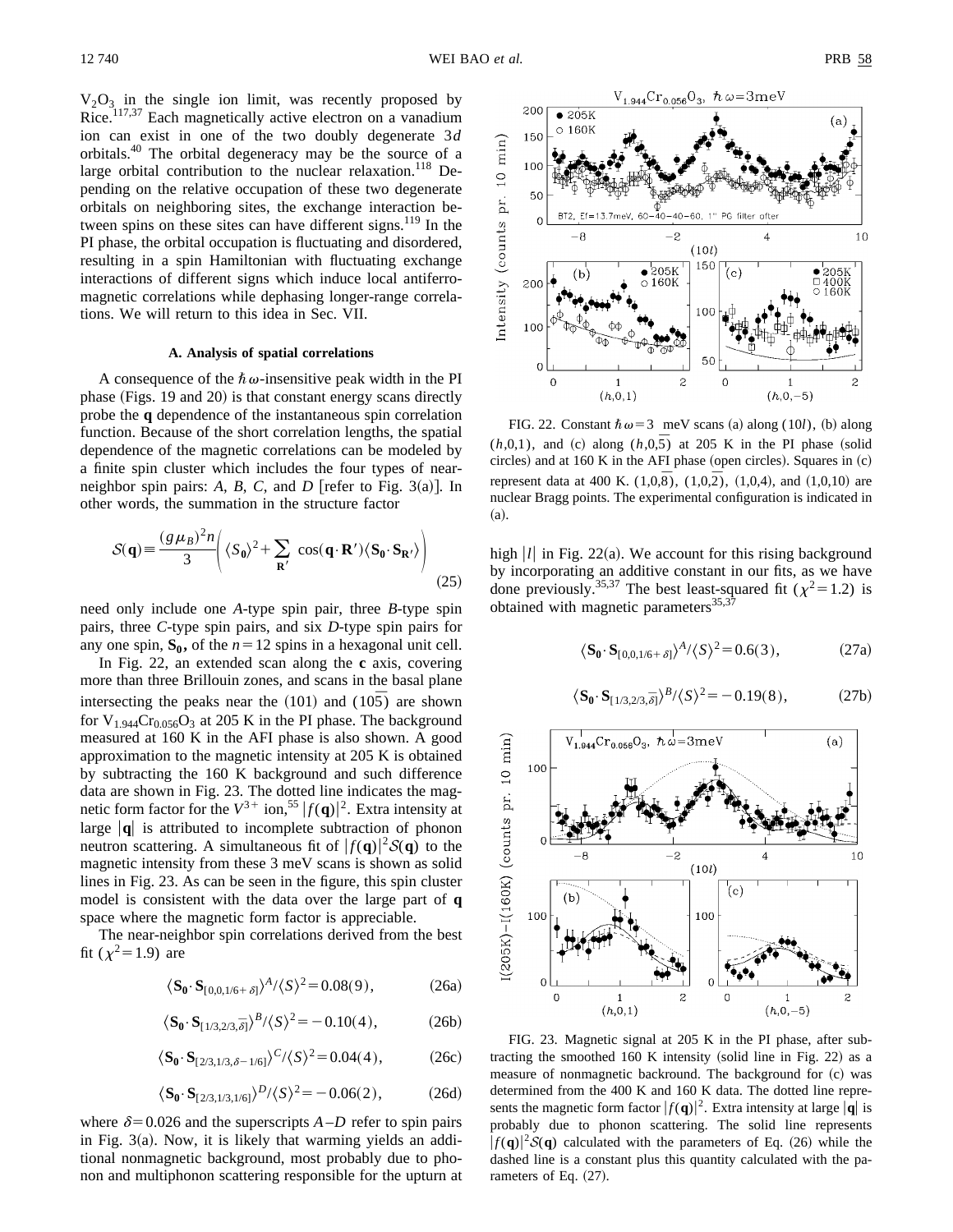$$
\langle \mathbf{S}_0 \cdot \mathbf{S}_{[2/3,1/3,\delta-1/6]} \rangle^C / \langle S \rangle^2 = 0.18(8), \tag{27c}
$$

$$
\langle \mathbf{S}_0 \cdot \mathbf{S}_{[2/3,1/3,1/6]} \rangle^D / \langle S \rangle^2 = -0.09(3), \tag{27d}
$$

and a constant background of 25 counts in 10 min.

The physical picture which emerges from both fits is that in the PI phase, the nearest-neighbor spin pairs in the basal plane, which contains a puckered honeycomb lattice for V, are more likely to be antiparallel to each other, while the nearest-neighbor spin pairs in the **c** direction are more likely to be parallel to each other. While the signs of correlations for different pairs are clear, the specific values of the spin pair correlations have large statistical error bars and possibly systematic errors associated with uncertainty in the background determination. If this dynamic short-range spin correlations were allowed to develop into a long-range order, the spin correlations would be

$$
\langle \mathbf{S}_0 \cdot \mathbf{S}_{[0,0,1/6+\delta]} \rangle^A / \langle S \rangle^2 = 1,
$$
  

$$
\langle \mathbf{S}_0 \cdot \mathbf{S}_{[1/3,2/3,\overline{\delta}]} \rangle^B / \langle S \rangle^2 = -1,
$$
  

$$
\langle \mathbf{S}_0 \cdot \mathbf{S}_{[2/3,1/3,\delta-1/6]} \rangle^C / \langle S \rangle^2 = 1,
$$
  

$$
\langle \mathbf{S}_0 \cdot \mathbf{S}_{[2/3,1/3,1/6]} \rangle^D / \langle S \rangle^2 = -1.
$$

This corresponds to the type-I collinear antiferromagnetic structure for corundum.<sup>115</sup>

In Fig. 24, the magnetic intensities of Fig. 19 from  $\hbar \omega$  $=1.63$  meV to 18 meV have been integrated, to yield the quasi-instantaneous correlation function

$$
\hbar \int d\omega S(\mathbf{q}, \omega) \approx \frac{(g \mu_B)^2}{3N} \sum_{\mathbf{R} \mathbf{R}'} e^{i\mathbf{q} \cdot (\mathbf{R}' - \mathbf{R})} \langle \mathbf{S}_{\mathbf{R}}(\delta t) \cdot \mathbf{S}_{\mathbf{R}'}(0) \rangle
$$
  

$$
\approx S(\mathbf{q}), \qquad (28)
$$

where  $|\delta t| < \hbar/18$  meV=3.7×10<sup>-14</sup> sec. The solid line in the figure is  $S(q)$ , calculated from Eqs. (25) and (26) using  $(g\mu_B)^2 \langle S \rangle^2 / 3 = (0.80 \mu_B)^2$ . Thus, at 205 K, the fluctuating moment involved in the short-range correlations, up to  $\hbar \omega$ =18 meV, is  $1.4(2)\mu_B$  per V. This is as large as the ordered moment of  $1.2\mu$ <sup>B</sup> per V in the AFI phase.

#### **B. Energy dependence**

Figure 25(a) shows the energy dependence of  $\chi''({\bf Q},\omega)$  at  ${\bf Q}=(1,0,0.76)$  for V<sub>1.944</sub>Cr<sub>0.056</sub>O<sub>3</sub> at 205 K. The data were obtained from the peak intensities of the constant-energy scans in Fig. 19. There is a remarkable similarity between these data and the peak intensities for metallic pure  $V_2O_3$ shown in Fig. 25 $(c)$  despite the difference in  $S(q)$  for these two samples (see, e.g., Figs.  $12$  and  $19$ ).

The spectrum can be modeled by a Lorentzian

$$
\chi''(\mathbf{q}, \omega) = \frac{\chi(\mathbf{q})}{\Gamma_{\mathbf{q}}} \frac{\hbar \omega}{1 + (\hbar \omega/\Gamma_{\mathbf{q}})^2},
$$
(29)

where  $\chi(\mathbf{q})$  is a generalized **q**-dependent static susceptibility and  $\Gamma_q$  is the relaxation energy. The data in Fig. 25(a) only allow us to place a lower limit of 18 meV on  $\Gamma_0$  at *T*  $=205$  K. The initial slope



FIG. 24. Energy integrated intensity, up to 18 meV, as a function of  ${\bf q}$ =(10*l*) at 205 K in the PI phase for V<sub>1.944</sub>Cr<sub>0.056</sub>O<sub>3</sub>. The solid line is  $12S(q)$  based on Eq.  $(25)$ , the parameters of Eq.  $(26)$ , and  $g^2S^2/3=0.80^2$ .

$$
\Pi(\mathbf{Q}) \equiv \lim_{\omega \to 0} \chi''(\mathbf{Q}, \omega) / \hbar \, \omega = \chi(\mathbf{Q}) / \Gamma_{\mathbf{Q}} \tag{30}
$$

is, however, reliably determined to be  $\Pi(Q)$  $= 0.075(4) \mu_B^2$ /meV<sup>2</sup> per unit cell.

The energy dependence of the local magnetic susceptibility

$$
\chi''(\omega) \equiv \int d^3\mathbf{q} \ \chi''(\mathbf{q}, \omega) / \int d^3\mathbf{q} \tag{31}
$$

for the PI and PM are shown in Fig.  $25(b)$  and  $25(d)$ . For the insulating sample these data were derived from the Gaussian fits shown in Figs. 19 and 20 while we used the fits shown in Fig. 15 for the metallic sample. Again we observe that for  $T \approx 200$  K the magnetic spectral weight for  $\hbar \omega < 25$  meV is substantially larger in the PI phase than in the PM phase.



FIG. 25. (a) The dynamic susceptibility at  $Q$  specified in the figure, and (b) the local dynamic susceptibility as a function of energy for  $\rm V_{1.944}Cr_{0.056}O_3$  at 205 K in the PI phase. The corresponding quantities for stoichiometric  $V_2O_3$  at 200 K in the PM phase are shown in  $(c)$  and  $(d)$ .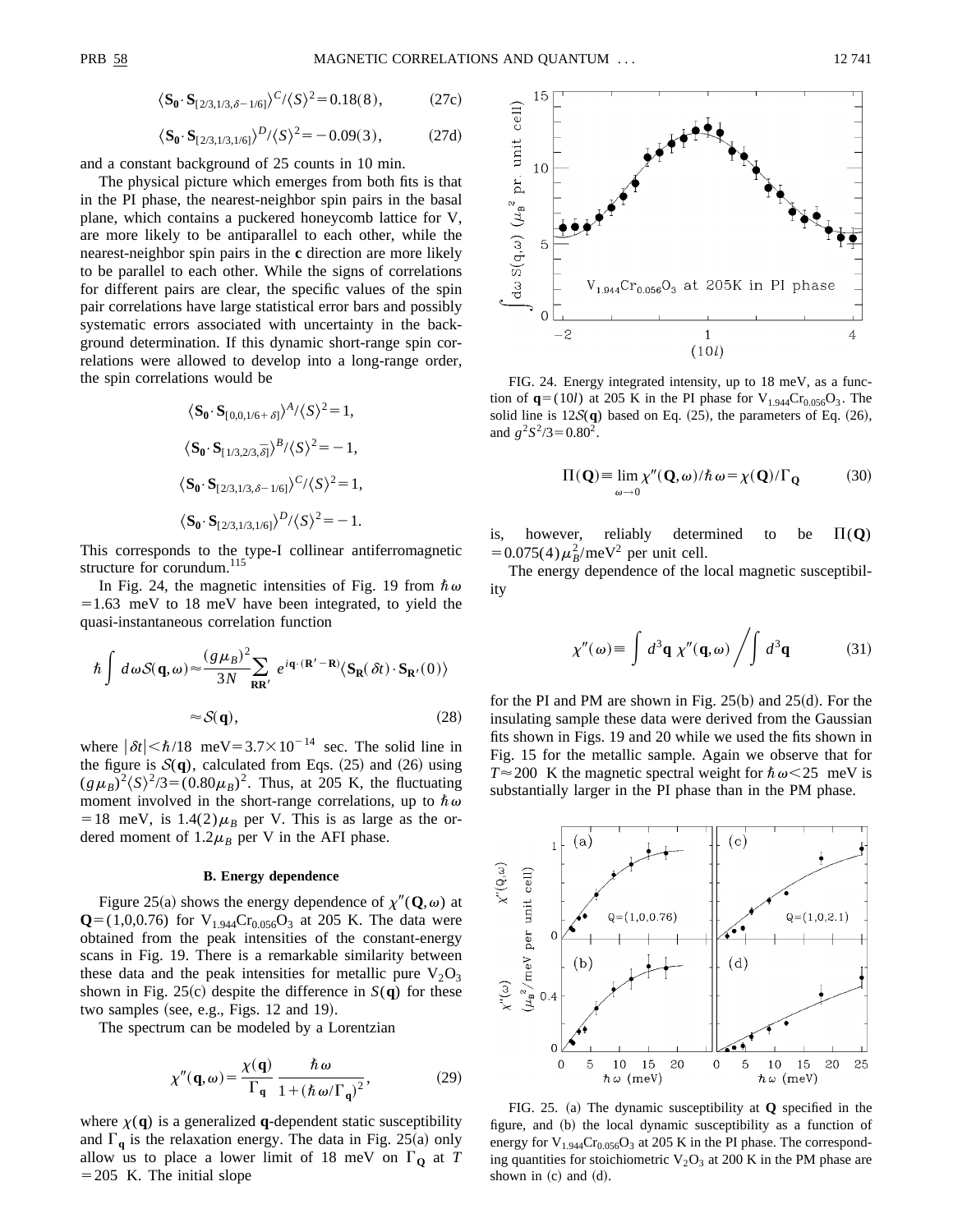# **C. Comparison to bulk susceptibility data**

As a check on the reliability of our normalization procedures, we compare the normalized dynamic susceptibilities at  $T=205$  K discussed above to the conventional bulk susceptibility,  $\chi = \chi'(0,0) = \chi(q=0) + \chi'(0,\infty)$  for  $V_{1.944}Cr_{0.056}O_3$ .

From Eq. (29) and the Kramers-Kronig relation, as long as we are in the classic regime,  $\Gamma_{\mathbf{q}} \ll k_B T$ ,

$$
S(\mathbf{q}) \equiv \hbar \int d\omega \chi''(\mathbf{q}, \omega) \langle n(\omega) + 1 \rangle \approx k_B T \chi(\mathbf{q}). \quad (32)
$$

Therefore, at a given temperature,

$$
\chi(\mathbf{0}) \approx \frac{\mathcal{S}(\mathbf{0})}{\mathcal{S}(\mathbf{Q})} \chi(\mathbf{Q}) = \frac{\mathcal{S}(\mathbf{0})}{\mathcal{S}(\mathbf{Q})} \Gamma_{\mathbf{Q}} \Pi(\mathbf{Q}).
$$
 (33)

Using parameters in Eqs.  $(26)$  or  $(27)$  for our finite cluster model, we find  $S(Q)/S(0) \approx 3.0$  or 2.2. Thus, assuming that  $\Gamma_{\mathbf{O}} \leq k_B T$ , we can estimate the bulk susceptibility  $\chi(\mathbf{0})$ from the parameters quoted in Sec. VI B. The result is  $\chi \ge 0.5-0.7\mu_B^2$ /meV per unit cell = (1.1–1.6)  $\times 10^{-3}$  emu/mol V for V<sub>1.944</sub>Cr<sub>0.056</sub>O<sub>3</sub> at *T* = 205 K. This number should be compared to the measured bulk susceptibility which is  $3.6 \times 10^{-3}$  emu/mol V at 205 K.<sup>83</sup>

## **D. Temperature dependence**

The temperature dependence of  $\chi''(\mathbf{Q},\omega)/\hbar\omega$  is shown in Fig. 26 for  $V_{1.944}Cr_{0.056}O_3$ . The 3 meV and 15 meV data are from Fig. 21 and the 9 meV data from Fig.  $4(c)$  of Ref. 37. The values of  $\chi''(\mathbf{Q},\omega)/\hbar\omega$  from different  $\hbar\omega$  $=3-15$  meV are close to each other down to  $T<sub>N</sub>=180$  K. This indicates that  $\chi''(\mathbf{Q}, \omega) \propto \hbar \omega$  in this energy range and that  $\Gamma_0$  therefore exceeds 15 meV even close to the AFI transition [refer to Eq.  $(29)$ ]. This also means that the ratios plotted are a measure of  $\Pi(Q)$  [Eq. (30)].

In a second-order antiferromagnetic transition,  $\chi(\mathbf{q}) \propto (T)$  $(T_N^0)^{-1}$  and  $\Gamma_Q \propto T - T_{N}^0$  in the Gaussian approximation,<sup>120</sup> therefore,  $\Pi(Q) \propto (T^2 - T_N^{02})^{-1}$  scales as  $T^{-2}$  for  $T \gg T_N^0$ . As expected, experimental data for metallic  $V_{1.973}O_3$  follow this relation for  $T \gg T_N = 9$  K (refer to the diamonds in Fig. 26). Interestingly, the data for the temperature dependence of  $\Pi(Q)$  in V<sub>1.944</sub>Cr<sub>0.056</sub>O<sub>3</sub>, are proportional to  $T^{-2}$  (refer to the solid line) all the way down to  $T_N$ =180 K. Therefore, the spin system in the PI phase at temperatures even slightly above the PI-AFI phase transition appears to be far away from the criticality associated with the real  $T_N$ . On the other hand,  $T_N^0$  is remarkably close to the Ne<sup>e</sup>l temperature of the metallic AFM found for hole-doped samples. In other words, the PI fluctuations are those which one would associate with nearly the same quantum critical point as found for the PM and AFM phases.

# **VII. DISCUSSION AND CONCLUSIONS**

In the preceding sections, the magnetic properties of  $V_2O_3$  in each of its phases were described separately. Interest in this material, however, is driven by attempts to understand the Mott-Hubbard transition. Here, we will discuss the implications of our magnetic neutron scattering experiments



FIG. 26. Temperature variation of  $\chi''(\mathbf{Q},\omega)/\hbar\omega$  at **Q**  $=$  (1,0,0.76) for V<sub>1.944</sub>Cr<sub>0.056</sub>O<sub>3</sub> in the PI phase, with  $\hbar \omega$  used in the measurement indicated in the figure. The corresponding quantity at the low-energy limit,  $\chi_{\mathbf{Q}} / \gamma_A \kappa^2$ , for  $V_{1.973}O_3$  in PM (diamonds) is included for reference. The solid line is proportional to  $T^{-2}$ , the dotted line is proportional to  $[T^2 - (180 \text{ K})^2]^{-1}$ , and the dashed line is proportional to  $[T^2 - (9 \text{ K})^2]^{-1}$ .

for the interpretation of the transitions between the PI, AFI, PM, and AFM phases.

The discovery of antiferromagnetic order in metallic  $V_2O_3$  through the <sup>57</sup>Fe Mössbauer effect<sup>63</sup> prompted much theoretical work on antiferromagnetism in strongly correlated Fermi liquids. Phase diagrams including a metallic antiferromagnetic phase for the Mott system were subsequently published by several authors.<sup>28–30,12</sup> However, for many of these studies, a Heisenberg antiferromagnetic state like that in the insulator was put into the metallic state *by hand* and local moment spin dynamics in this phase was implicit. Even though the effective mass of electrons in metallic  $V_2O_3$  is strongly enhanced, i.e., the Fermi liquid is nearly localized near the metal-insulator transition, we showed in the preceding sections that the antiferromagnetism in metallic  $V_2O_3$  is completely different from the antiferromagnetism in the AFI. While Heisenberg models of exchange coupled unpaired spins located at V ions can account for magnetic phenomena in the AFI phase, antiferromagnetism in the metal is controlled fundamentally by the Fermi sea.33,36,70 Specifically the small-moment static SDW order results from a nesting or near-nesting Fermi surface, and the broad bandwidth spin excitation spectrum is reminiscent of an electron-hole pair continuum. In short, our experiments show that the metalinsulator transition separates two qualitatively different antiferromagnetic states, with localized moments in the AFI and itinerant moments in the AFM phase.

With the large number of spin fluctuation modes in the Stoner continuum, spin fluctuations in an itinerant antiferromagnet have a stronger renormalizing effect on equilibrium magnetic properties than spin waves have in an insulating antiferromagnet. This makes magnetism at finite temperatures for itinerant magnets much more complex than for localized moment magnets. Near the quantum critical point in the small moment limit, scaling relations can be derived based on general physical arguments. $84-87$  The scaling functions and relations between nonuniversal constants can be further calculated by the SCR theory.<sup>18,95,17,105</sup> We found remarkable *quantitative* consistency between experimental re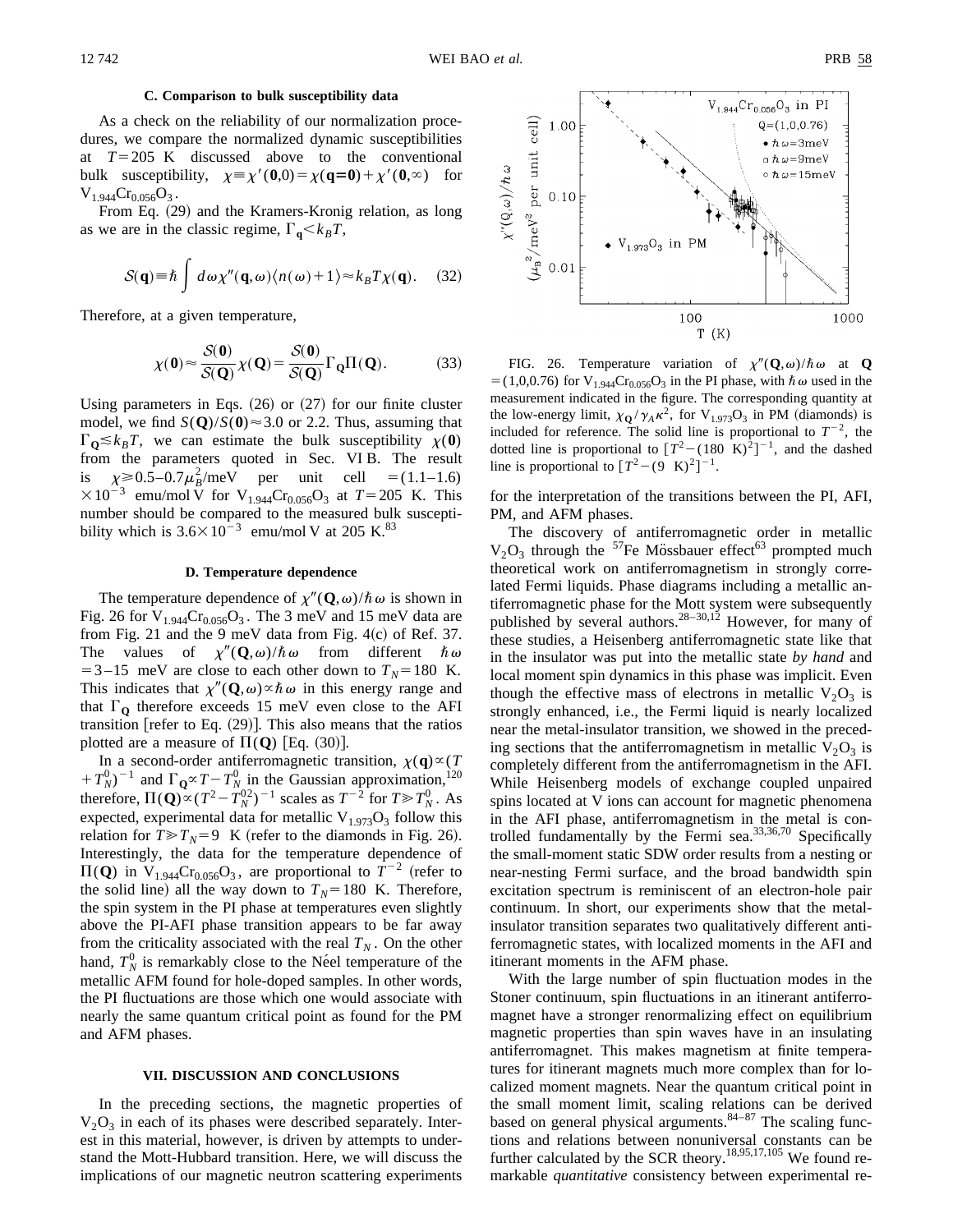sults for metallic  $V_{2-y}O_3$  and the theory.

The source of an itinerant antiferromagnetic instability, which is characterized by the singularity of generalized magnetic susceptibility at finite **q**, could be a divergent Lindhard function due to nesting Fermi surface,  $67,69$  a nearly nesting Fermi surface in combination with the Coulomb interactions, $69,121$  or solely the strong Coulomb interactions. The last possibility is still under theoretic investigations.<sup>122,123</sup> The nesting scenario has been extremely successful in describing the classic itinerant antiferromagnet, Cr.79 We find it also provides a comprehensive framework for metallic  $V_2O_3$ .<sup>33,36</sup> In contrast to Cr, however, only a small area of the Fermi surface is involved in the  $SDW$ ,  $33$ and strong correlations in metallic  $V_2O_3$  require only near nesting of the Fermi surface for the long-range antiferromagnetic state to occur.

Three kinds of metal-insulator transitions occur in the  $V_2O_3$  system: the PM-PI transition, the PM-AFI transition, and the *T→*0 AFM-AFI transition. Whether they should be called Mott transitions has been controversial and, to some extent, is confused by the evolving meaning of the Mott transition. While previously noticed by others,  $Mott^{124}$  was responsible for bringing attention to the possibility of localization of electrons in a narrow band through electronic correlations, which is neglected in conventional band theories of solids. Mott argued for a first-order metal-insulator transition when the electron density is reduced below some critical value. Not much detail about the electronic processes taking place at the transition were known at that time, and since the "exceptional" insulators such as  $NiO<sub>125</sub>$  which motivated Mott's research and are today called Mott and chargetransfer insulators, were known experimentally to be antiferromagnets, it was unclear whether there was any new physics apart from magnetism. Specifically, if these insulators are always antiferromagnetic, a doubling of the unit cell will open a gap at the Fermi level as shown by Slater.<sup>27</sup> However, Hubbard<sup>3</sup> demonstrated in 1964 that a metal-insulator transition can be produced by strong Coulomb correlations without antiferromagnetic ordering. Brinkman and Rice<sup>6</sup> in 1970 outlined a distinct type of Fermi liquid on the metallic side of the Mott-Hubbard metal-insulator transition. Strong electron correlations in the PM phase of  $V_2O_3$  were revealed through its Brinkman-Rice-like behavior $12\overline{6}$  and the PM-PI transition was discovered as a possible experimental realization of the Mott-Hubbard transition by McWhan, Rice, and Remeika.<sup>127</sup> This probably represents the first explicitly identified Mott-Hubbard transition in a real material.

The difference between the paramagnetic metal and the paramagnetic insulator in  $(V_{1-x}Cr_{x})_{2}O_{3}$  disappears at the critical point near  $400 \text{ K}$  (or the critical line in the composition-P-T phase space<sup>128</sup>). A continuous crossover between paramagnetic spin fluctuations in the metal and the insulator thus is expected on a path above the critical point. By inspecting the evolution of magnetic correlations with temperature and doping in the metal (refer to Figs.  $10, 12$ , and  $15$ ) and in the insulator (refer to Figs. 19 and 21), such a magnetic crossover from metal to insulator can be conceived as follows: The pair of incommensurate peaks in the metal broaden in **q** upon approaching the critical point until they finally merge into the single broad peak which we observe in the PI. The blurring of the incommensurate peaks, which is a measure of Fermi surface dimension on the nesting parts, parallels the losing of metallic coherence among electrons.

Although Hubbard as well as Brinkman and Rice have shown that a Mott transition does not require an antiferromagnetic transition, antiferromagnetic order does promote the insulating state. This is apparent because of the enlarged insulating phase space associated with the AFI in various studies based on the one-band Hubbard model.<sup>28,29,12</sup> The resemblance of the theoretical phase diagrams to the experimental phase diagram of  $V_2O_3$  gives merit to Slater's idea of an insulator induced by antiferromagnetism.

However, an important difference exists between these one-band phase diagrams and the  $V_2O_3$  phase diagram. The magnetic transition in the theories is predicted to be of second order while the experimental AFI transition in  $V_2O_3$  is first order [refer, e.g., to Fig. 8(a)]. This difference is not so much trivial as merely a magnetostriction effect. Beneath it is a fundamental difference in temperature dependence of spatial spin correlations.<sup>37</sup> It is well known<sup>129</sup> that a oneband Hubbard model reduces to a Heisenberg model with exchange  $J \sim t^2/U$  in the insulating limit  $U/t \ge 1$ . For temperatures lower than the insulating gap  $\sim U/k_B$ , the lowenergy physics is contained in the Heisenberg model with a second-order antiferromagnetic transition at  $T_N \sim J/k_B$ . The characteristic magnetic wave vector remains the same for *T*  $>T_N$  and  $T < T_N$ . In  $V_2O_3$ , dynamic spin fluctuations in the corundum PM and PI phases peak at a magnetic wave vector along the **c**\* axis. These magnetic correlations abruptly vanish and are replaced by  $(1/2,1/2,0)$ -type long range order and the associated spin waves below the first-order AFI transition (see Ref. 37 for details; see also Figs. 15 and 19 in this paper). This switching between spin correlations with different magnetic wave vectors indicates that the antiferromagnetic transition is not a common order-disorder phase transition, as is found, for example, in the parent compounds of high- $T_c$  superconductors, but that instead the spin Hamiltonian is somehow modified at the first-order transition to the AFI phase. These results find no comprehensive explanation in one-band Hubbard models.

We mentioned in Sec. VI that the electronic state of  $V_2O_3$ in the single-ion limit can be approximated by two degenerate *d* orbitals at each V ion site which are filled by a single electron. New physics in Hubbard models with degenerate bands was discussed by several authors more than twenty years ago.130–132,119 It gains renewed interest in light of recent experimental progress.<sup>117,133,134</sup> Depending on which one of the degenerate orbitals is occupied at a given site and at its neighboring sites, the exchange interaction between the nearest-neighbor spins is different and can even change sign. Thus, besides the spin degrees of freedom, a new orbital degree of freedom enters the low-energy physics. The spin and orbital degrees of freedom are strongly coupled, and the effective spin Hamiltonian depends sensitively on orders in the orbital degrees of freedom.<sup>117,119</sup> Switching between spin correlations with different magnetic wave vectors was also recently observed in manganite at an orbital/charge ordering transition.<sup>135</sup>

The anomalously short-range spin fluctuations in the PI and the abrupt switching of magnetic correlations at the AFI transition can be understood, as first pointed out by  $Rice$ ,  $^{117}$ if the primary order parameter for the AFI transition involves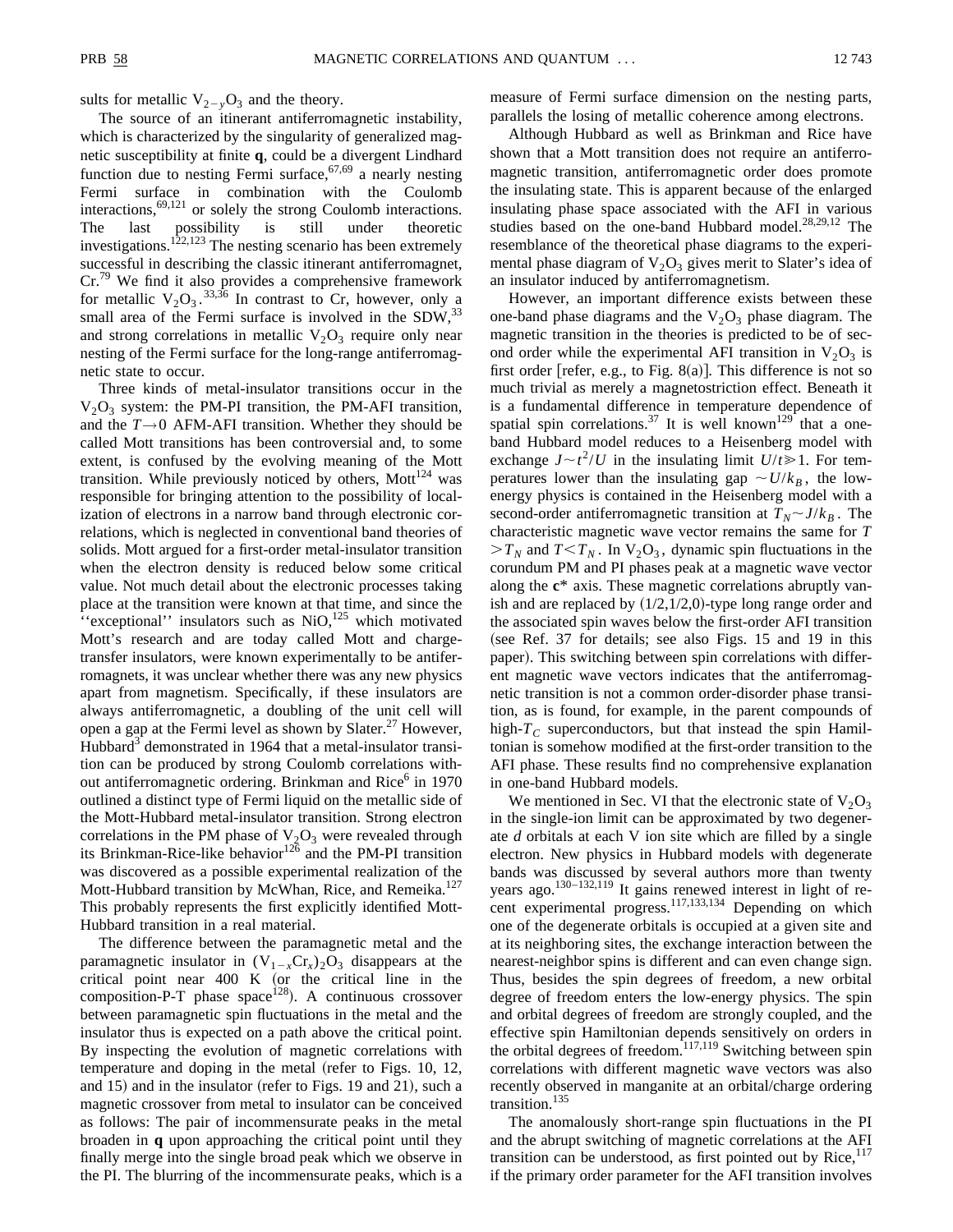orbital degrees of freedom. At low temperatures, order in orbital occupations breaks the threefold corundum symmetry. Pairs with different orbitals at neighboring sites produce different bond strengths and different exchange interactions, resulting in the structural distortion and the antiferromagnetic structure in Fig.  $3(b)$  which has two antiferromagnetic bonds and one ferromagnetic bond in the basal plane.<sup>119</sup> In the PI phase the orbital occupation fluctuates between the two states of the doublet, thus restoring the corundum symmetry and producing a different spin Hamiltonian with random and fluctuating exchange interactions. With this kind of spin Hamiltonian, magnetic correlations necessarily are limited to the nearest neighbors. The fact that the magnetic transition is strongly first order indicates that the *intrinsic* Néel temperature,  $T_N^{\text{AFI}}$ , of the spin Hamiltonian associated with the AFI phase is larger than the orbital ordering temperature  $T<sub>O</sub>$ . Thus, when orbitals order and the spin Hamiltonian changes from the one associated with the PI phase, which has a  $T_N^{\text{PI}} < T_O$ , to the one associated with the AFI phase, the magnetic moment reaches from zero directly to a value appropriate for  $T = T_O \ll T_N^{\text{AFI}}$ .

In conclusion, we have shown that the metal-insulator transition fundamentally changes the nature of antiferromagnetism in the  $V_2O_3$  system. Metallic  $V_2O_3$  is a prototypical strongly correlated small-moment itinerant antiferromagnet, involving a nesting instability on a small part of the Fermi surface. We have also presented strong indications that orbital degeneracy plays a crucial role in the magnetism and phase transitions of this material. Specifically, it appears that these orbital degrees of freedom give rise to a novel fluctuating paramagnetic insulator, and a first-order transition to an antiferromagnetic phase with a spin structure which is unrelated to the paramagnetic short-range order. At the same time, the fluctuations in the paramagnetic insulator and paramagnetic metal are so similar that they suggest that the electron-hole pair excitations associated with Fermi surface nesting in the metal are transformed into orbital fluctuations in the insulator.

## **ACKNOWLEDGMENTS**

We gratefully acknowledge discussions and communications with T. M. Rice, S. K. Sinha, Q. M. Si, G. Sawatzky, L. F. Mattheiss, G. Kotliar, C. Castellani, A. Fujimori, M. Takigawa, A. J. Millis, R. J. Birgeneau, G. Shirane, S. M. Shapiro, C. Varma, and T. Moriya. W. B. would like to thank R. W. Erwin, J. W. Lynn, D. A. Neumann, and J. J. Rush for their hospitality during experiments at NIST. W.B. and C.B. thank C. L. Chien and Q. Xiao for use of their laboratory for sample preparations. The work at JHU was supported by the NSF through Grant No. DMR-9453362, at BNL by DOE under Contract No. DE-AC02-98CH10886, at ORNL by DOE under Contract No. DE-AC05-96OR22464, at Purdue by MISCON Grant No. DE-FG02-90ER45427, and at the University of Chicago by the NSF through Grant No. DMR-9507873.

# **APPENDIX A: SPIN WAVES IN AFI**

Spin wave excitations from a *collinear* spin arrangement were studied by Sáenz.<sup>113</sup> For a material with *n* magnetic ions in a *primitive* magnetic unit cell, the positions of these ions are described by

$$
\mathbf{R}_{i\mu} = \mathbf{R}_i + \mathbf{r}_\mu \,,\tag{A1}
$$

where  $\mathbf{R}_i$  is the location of the *i*th unit cell  $(i=1,2,\ldots,N)$ , and  $\mathbf{r}_{\mu}$  is the position of the  $\mu$ th ion inside the cell ( $\mu$  $=1,2,...,n$ ). The vector spin operator for the ion denoted by  $\{i\mu\}$  is  $\mathbf{S}_{i\mu}$  and the spin quantum number is  $S_{\mu}$ . Choosing  $\hat{z}$ to be parallel to the collinear direction, the spin orientations are described by  $\epsilon_{\mu} = \pm 1$  for up or down spins in a unit cell. A diagonal  $n \times n$  matrix, E, with elements  $\epsilon_{\mu} \delta_{\mu\nu}$  is introduced for later use.

The spin Hamiltonian is given by

$$
\mathcal{H} = -\sum_{i\mu,j\nu} J_{i\mu,j\nu} \mathbf{S}_{i\mu} \cdot \mathbf{S}_{j\nu} - \sum_{i\mu} \epsilon_{\mu} H_{\mu} S_{i\mu}^{z}, \quad (A2)
$$

where  $H<sub>\mu</sub>$  models the anisotropy field and the collinear component of the external field on the  $\mu$ th ion, and the exchange interaction  $J_{i\mu, j\nu}$  depends only on  $\mu$ ,  $\nu$  and the ionic separation  $\mathbf{R}_{i\mu} - \mathbf{R}_{j\nu}$ . As usual,  $J_{i\mu, j\nu} = J_{j\nu, i\mu}$  and  $J_{i\mu, i\mu} = 0$ .

The lattice transformation of the exchange constants is an  $n \times n$  Hermitian matrix function and its elements are

$$
\mathbf{J}_{\mu\nu}(\kappa) = \sum_{j} J_{j\nu,0\mu} \exp[i\kappa \cdot (\mathbf{R}_{j\nu} - \mathbf{R}_{0\mu})],
$$
 (A3)

and  $\kappa$  is defined within the first Brillouin zone. Introduce the matrix  $L(\kappa)$ :

$$
\mathsf{L}_{\mu\nu}(\kappa) \triangleq 2 \left( \epsilon_{\mu} \sum_{\nu} \mathsf{J}_{\mu\nu}(0) \epsilon_{\nu} S_{\nu} + \frac{1}{2} H_{\mu} \right) \delta_{\mu\nu} - 2 \epsilon_{\mu} \epsilon_{\nu} (S_{\mu} S_{\nu})^{1/2} \mathsf{J}_{\mu\nu}(\kappa)
$$
 (A4)

which is Hermitian  $L^{\dagger}(\kappa) = L(\kappa)$  and  $L(-\kappa) = L^{\dagger}(\kappa)$ . The *n* eigenvalues,  $\lambda_{\mu}(\kappa)$ , of EL are related to the energies of the *n* spin wave modes by

$$
\hbar \,\omega_{\mu}(\mathbf{\kappa}) = |\lambda_{\mu}(\mathbf{\kappa})|.\tag{A5}
$$

For a stable spin structure, the matrix  $L(\kappa)$  is non-negative definite for every  $\kappa$ , and  $\lambda_{\mu}(\kappa)$  does not cross the zero axis for any branch of the dispersion relation, i.e., it is either non-negative or nonpositive throughout the Brillouin zone. The number of non-negative (nonpositive) branches of  $\lambda_{\mu}(\kappa)$  equals the number of positive (negative) elements of  $\epsilon_{\mu}$ 

The spin Hamiltonian can now be rewritten in terms of spin wave modes,

$$
\mathcal{H} = -N \bigg( \sum_{j\nu} J_{0\mu, j\nu} S_{\mu} S_{\nu} + \sum_{\mu} H_{\mu} S_{\mu} \bigg) + \hbar \sum_{\kappa, \mu} \omega_{\mu}(\kappa) n_{\mu}(\kappa) \tag{A6}
$$

in the semiclassic limit,<sup>136</sup> namely,  $S_{\mu} - \epsilon_{\mu} S_{i\mu}^{z} \ll 2S_{\mu}$ .

The primitive magnetic unit cell $31$  in the monoclinic AFI phase of  $V_2O_3$  is shown in Fig. 3(b) together with the conventional hexagonal cell of  $R\overline{3}c$  symmetry. Neglecting the small lattice distortion in the phase transition to the AFI, the monoclinic and hexagonal unit cells are related by the transformation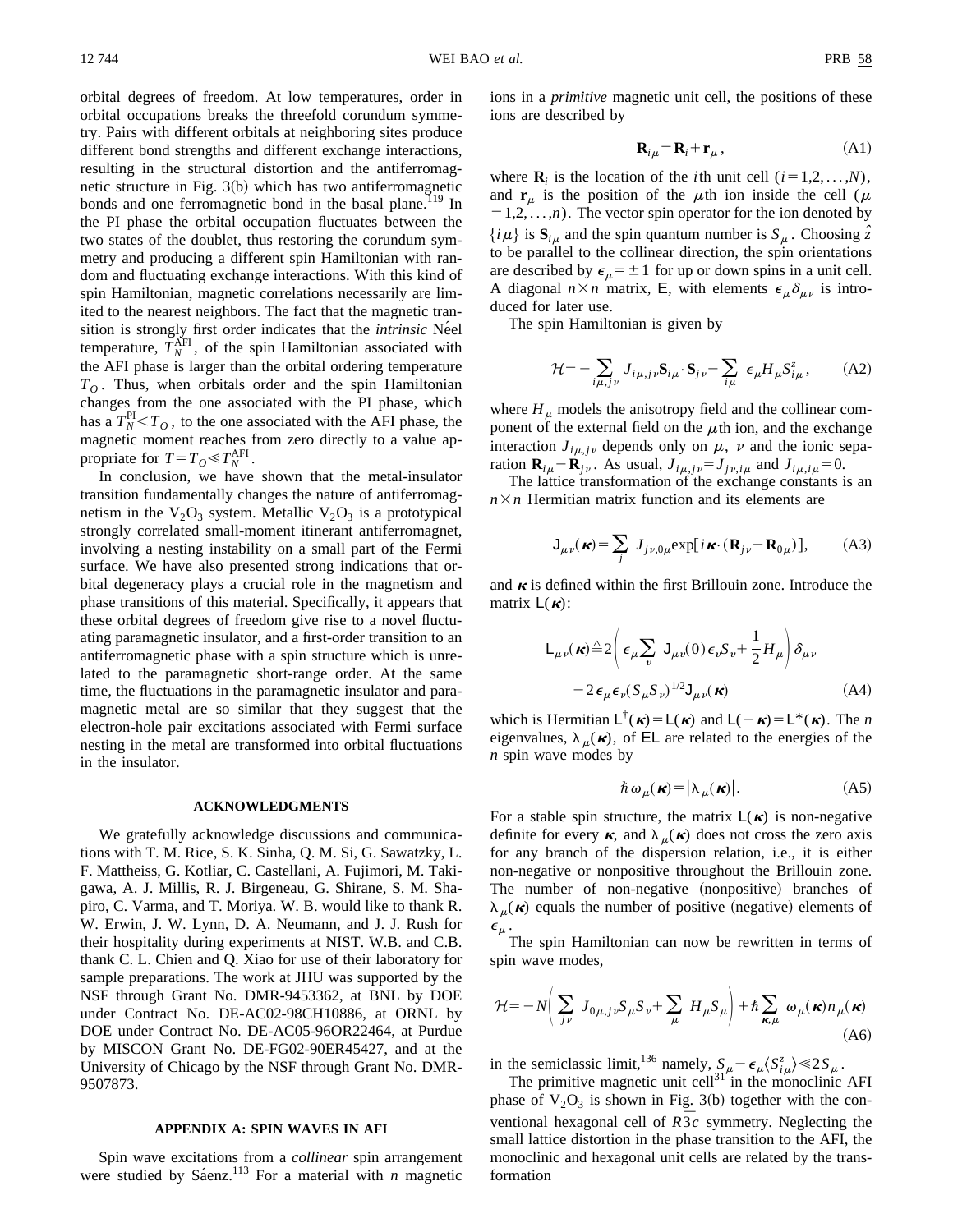stants.

$$
\begin{pmatrix} \mathbf{a}_m \\ \mathbf{b}_m \\ \mathbf{c}_m \end{pmatrix} = \begin{pmatrix} 1/3 & -1/3 & 1/6 \\ 1/3 & -1/3 & -1/3 \\ 1 & 1 & 0 \end{pmatrix} \begin{pmatrix} \mathbf{a}_h \\ \mathbf{b}_h \\ \mathbf{c}_h \end{pmatrix}
$$
 (A7)

and

$$
\begin{pmatrix} \mathbf{a}_h \\ \mathbf{b}_h \\ \mathbf{c}_h \end{pmatrix} = \begin{pmatrix} 1 & 1/2 & 1/2 \\ -1 & -1/2 & 1/2 \\ 2 & -2 & 0 \end{pmatrix} \begin{pmatrix} \mathbf{a}_m \\ \mathbf{b}_m \\ \mathbf{c}_m \end{pmatrix} .
$$
 (A8)

Denoting the above two matrices as A and B, respectively, the corresponding transformation matrices for reciprocallattice primitive vectors are  $B<sup>T</sup>$  and  $A<sup>T</sup>$ .

There are four magnetic V ions per monoclinic unit cell [refer to Fig. 3(b)] and they are assumed to have equivalent spins,  $S_\mu = S$ . With the designation of ions, 1–4, in Fig. 3(b),  $(\epsilon_{\mu})=(1,1,-1,-1)$  for the experimentally found magnetic structure in the AFI. The local field  $(H_\mu)$  $\overline{H} = (H^+, H^+, H^-, H^-)$  with  $H^{\pm} = H_0 \pm H_e$ , where  $H_0$  is the anisotropic field in the material and  $H_e$  is an external field applied along the up spin direction. Limiting the range of exchange interactions to the fourth nearest neighbors, there are seven distinct exchange constants:  $J_{\alpha}$ , $J_{\beta}$ , $J_{\gamma}$ , $J_{\delta}$ , $J_{\epsilon}$ , $J_{\zeta}$ , and  $J_{\eta}$  [refer to Fig. 3(b)]. Their contributions to various spin pairs are tabulated in Table II. Now the matrix  $J(\kappa)$  can be readily calculated by collecting contributions to spin pairs  $(\mu \nu)$  according to Eq. (A3). Notice that spin pairs  $(\mu \mu)$  are identically connected by  $J_{\eta}$ , therefore  $J_{11} = J_{22} = J_{33} = J_{44}$ . Spin pairs  $(23)$ ,  $(24)$ , and  $(34)$  are identically connected as spin pairs  $(14)$ ,  $(31)$ , and  $(21)$ , respectively. This leads to  $J_{23}=J_{14}$ ,  $J_{24}=J_{31}$ , and  $J_{34}=J_{21}$ . Recall also that  $J(\kappa)$  is Hermitian, and the matrix has only four independent elements:

$$
\mathsf{J}(\kappa) = \begin{pmatrix} A & B & C & D \\ B^* & A & D & C^* \\ C^* & D^* & A & B^* \\ D^* & C & B & A \end{pmatrix} . \tag{A9}
$$

They are given by

$$
A = J_{11}(\boldsymbol{\kappa}) = 2J_{\eta} \cos(2\pi h), \qquad (A10a)
$$

$$
B = J_{12}(\kappa) = J_{\alpha} \exp[i2 \pi \phi (h - k)]
$$
  
+  $J_{\gamma} \exp[i2 \pi (-\psi h - \phi k)]$   
+  $J_{\epsilon} \exp[i2 \pi (\phi h + \psi k)],$  (A10b)

$$
C = J_{13}(\kappa) = 2J_\beta \cos(\pi l) \exp[i2\pi(\phi h + \theta k)]
$$
  
+2J\_\beta \cos(\pi l) \exp[i2\pi(-\psi h + \theta k)], (A10c)

$$
D = J_{14}(\boldsymbol{\kappa}) = 4J_{\zeta}\cos(\pi l)\cos(\pi k), \quad (A10d)
$$

where  $\boldsymbol{\kappa}=(hkl)$  is indexed in the monoclinic reciprocal lattice,  $\phi = 2\delta + 1/3$ ,  $\psi = 2/3 - 2\delta$ ,  $\theta = 1/6 - 2\delta$ , and  $\delta = 0.026$ . Notice that only *B* and *C* are complex. *A* and *D* are real.

The diagonal terms of  $\mathsf{L}$  in the first line of Eq. (A4) are

$$
\delta_{\mu\nu}[H_{\mu}+2S(J_{\alpha}+J_{\gamma}+J_{\epsilon}+2J_{\eta}-2J_{\beta}-2J_{\delta}-4J_{\zeta})].
$$

| $J_{j\nu,0\mu}$ | $\mu$        | $\boldsymbol{\nu}$ | $\mathbf{R}_{j\nu}$ – $\mathbf{R}_{0\mu}$    |
|-----------------|--------------|--------------------|----------------------------------------------|
| $J_{\alpha}$    | 1            | $\overline{2}$     | $\boldsymbol{x}$ $^{\rm a}$                  |
|                 | 3            | 4                  | $-\mathbf{x}$                                |
| $J_{\beta}$     | 1            | 3                  | $y^b - c_m/2$                                |
|                 | $\mathbf{1}$ | 3                  | $y+c_m/2$                                    |
|                 | 2            | $\overline{4}$     | $-\mathbf{y}-\mathbf{c}_m/2$                 |
|                 | 2            | $\overline{4}$     | $-\mathbf{y}+\mathbf{c}_m/2$                 |
| $J_{\gamma}$    | 1            | $\overline{c}$     | $\mathbf{x} - \mathbf{a}_m$                  |
| $J_{\delta}$    | $\mathbf{1}$ | 3                  | $\mathbf{y}-\mathbf{a}_m-\mathbf{c}_m/2$     |
|                 | $\mathbf{1}$ | 3                  | $\mathbf{y} - \mathbf{a}_m + \mathbf{c}_m/2$ |
|                 | 2            | $\overline{4}$     | $\mathbf{a}_m - \mathbf{y} - \mathbf{c}_m/2$ |
|                 | 2            | 4                  | $\mathbf{a}_m - \mathbf{y} + \mathbf{c}_m/2$ |
| $J_\epsilon$    | 1            | $\overline{c}$     | $\mathbf{x} + \mathbf{b}_m$                  |
| $J_{\zeta}$     | 1            | $\overline{4}$     | $bm/2 - cm/2$                                |
|                 | 1            | $\overline{4}$     | $bm/2 + cm/2$                                |
|                 | $\mathbf{1}$ | $\overline{4}$     | $-{\bf b}_m/2 - {\bf c}_m/2$                 |
|                 | 1            | $\overline{4}$     | $-{\bf b}_m/2 + {\bf c}_m/2$                 |
|                 | 2            | 3                  | $bm/2 - cm/2$                                |
|                 | 2            | 3                  | $bm/2 + cm/2$                                |
|                 | 2            | 3                  | $-{\bf b}_m/2 - {\bf c}_m/2$                 |
|                 | 2            | 3                  | $-{\bf b}_m/2 + {\bf c}_m/2$                 |
| $J_\eta$        | $\mathbf{1}$ | $\mathbf{1}$       | $\mathbf{a}_m$                               |
|                 | $\mathbf{1}$ | $1~^{\rm c}$       | $-\mathbf{a}_m$                              |

TABLE II. Spin pairs connected by the seven exchange con-

 ${}^{\text{a}}\mathbf{x} \equiv \mathbf{R}_{02} - \mathbf{R}_{01} = (1/3 + 2 \delta)(\mathbf{a}_m - \mathbf{b}_m)$ , where  $\delta = 0.026$ . For  $(\mu \nu) = (21)$ ,  $\mathbf{R}_{iv} - \mathbf{R}_{0\mu} = -\mathbf{x}$ . Exchanging  $\mu$  and  $\nu$  switches the sign for  $\mathbf{R}_{j\nu} - \mathbf{R}_{0\mu}$ .

 ${}^{b}\mathbf{y} \equiv (1/3+2\delta)\mathbf{a}_{m} + (1/6-2\delta)\mathbf{b}_{m}$ .

 ${}^{c}J_n$  has identical contributions for ( $\mu \nu$ ) = (22), (33), and (44) spin pairs.

When there is no external field,  $H_\mu = H_0$  no longer depends on  $\mu$ . In this case,

$$
L(\mathbf{R}) = 2S \begin{pmatrix} F & -B & C & D \\ -B^* & F & D & C^* \\ C^* & D & F & -B^* \\ D & C & -B & F \end{pmatrix}, \quad (A11)
$$

where

$$
F = J_{\alpha} + J_{\gamma} + J_{\epsilon} + 2J_{\eta} - 2J_{\beta} - 2J_{\delta} - 4J_{\zeta} + H_0/2S - A.
$$
\n(A12)

The eigenvalue equation for EL is

$$
\begin{vmatrix} F - \lambda' & -B & C & D \\ -B^* & F - \lambda' & D & C^* \\ C^* & D & F + \lambda' & -B^* \\ D & C & -B & F + \lambda' \end{vmatrix} = 0, \quad (A13)
$$

where  $\lambda' \equiv \lambda/2S$ . It can be verified that the linear and cubic terms in  $\lambda'$  vanish and therefore the eigenvalue equation is quadratic in  $\lambda^2$ :

$$
\lambda'^4 - 2b(\kappa)\lambda'^2 + |L(\kappa)| = 0,
$$
 (A14)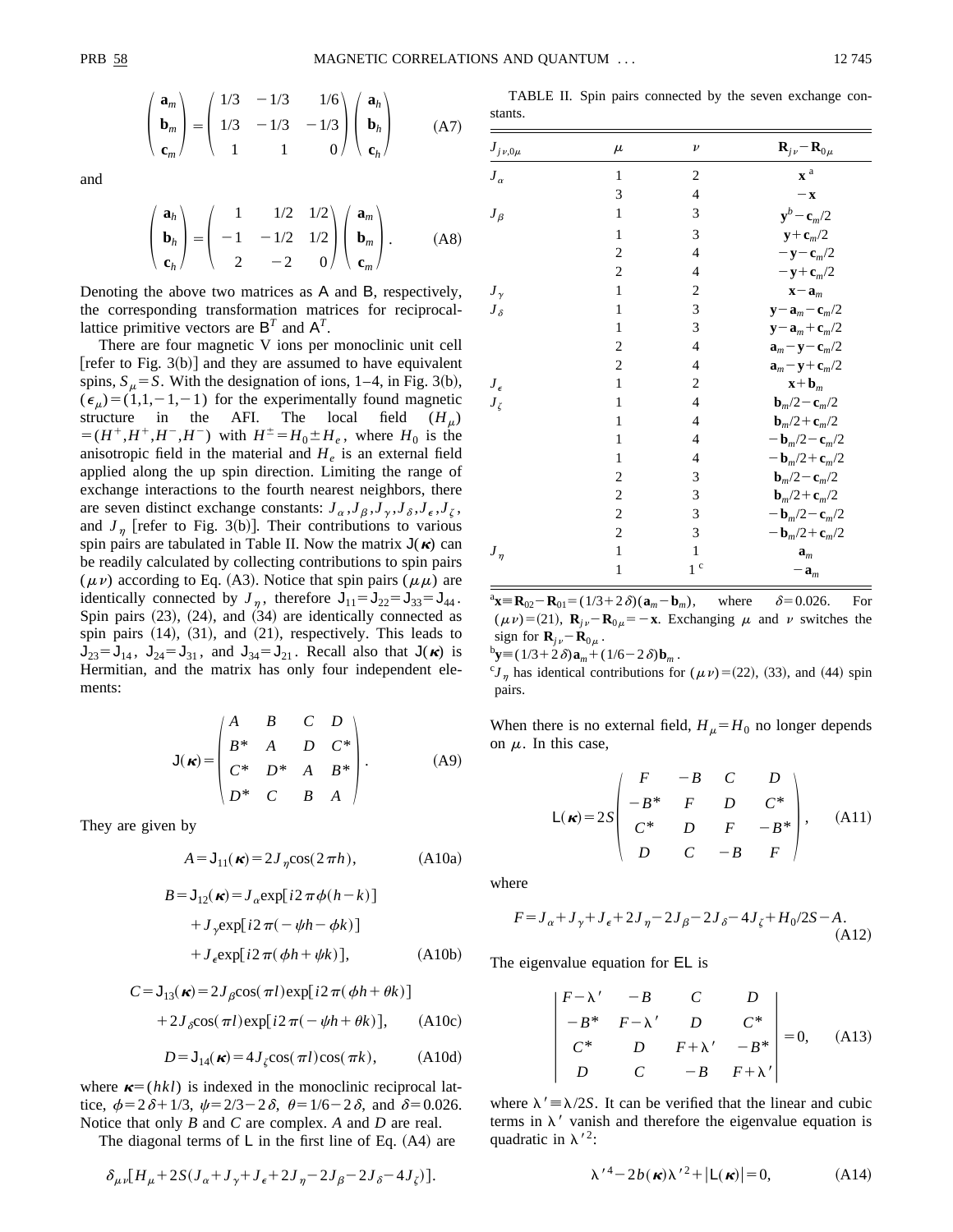where both the determinant  $|L(\boldsymbol{\kappa})|$  and

$$
b(\kappa) \equiv F^2 + |B|^2 - |C|^2 - D^2 \tag{A15}
$$

are real functions of  $\kappa$ . The consequence of this is that in the absence of an external magnetic field, there are two branches of doubly degenerate spin wave modes with a dispersion relation

$$
\hbar \omega(\mathbf{\kappa}) = 2S[b(\mathbf{\kappa}) \pm c(\mathbf{\kappa})]^{1/2},
$$
 (A16)

\*Current address: MST-10, Los Alamos National Laboratory, Los Alamos, NM 87545.

- <sup>1</sup> N. F. Mott, *Metal-Insulator Transitions*, 2nd ed. (Taylor & Francis Ltd., London, 1990).
- <sup>2</sup> J. Kanamori, Prog. Theor. Phys. **30**, 275 (1963); M. C. Gutzwiller, Phys. Rev. Lett. **10**, 159 (1963); Phys. Rev. **134**, A923 (1964); J. Hubbard, Proc. R. Soc. London, Ser. A 276, 238  $(1963).$
- <sup>3</sup> J. Hubbard, Proc. R. Soc. London, Ser. A **281**, 401 (1964).
- 4D. M. Edwards and A. C. Hewson, Rev. Mod. Phys. **40**, 810  $(1968).$
- <sup>5</sup>M. Cyrot, Physica B&C 91, 141 (1977).
- $6$ W. F. Brinkman and T. M. Rice, Phys. Rev. B 2, 4302 (1970).
- 7P. W. Anderson, in *Frontiers and Borderlines in Many Particle Physics* (North-Holland, Amsterdam, 1987).
- <sup>8</sup> J. Zaanen, G. A. Sawatzky, and J. W. Allen, Phys. Rev. Lett. **55**, 418 (1985).
- <sup>9</sup> See, e.g., A. Fujimori, J. Phys. Chem. Solids 53, 1595 (1992); A. Fujimori, I. Hase, Y. Tokura, M. Abbate, F. M. de Groot, J. C. Fuggle, H. Eisaki, and S. Uchida, Physica B **186-188**, 191  $(1993).$
- $10$ W. Metzner and D. Vollhardt, Phys. Rev. Lett.  $62$ , 324 (1989).
- $11$ M. Jarrel, Phys. Rev. Lett. **69**, 168 (1992); M. J. Rozenberg, X. Y. Zhang, and G. Kotliar, *ibid.* **69**, 1236 (1992); A. Georges and W. Krauth, *ibid.* **69**, 1240 (1992).
- 12M. J. Rozenberg, G. Kotliar, and X. Y. Zhang, Phys. Rev. B **49**, 10 181 (1994); X. Y. Zhang, M. J. Rozenberg, and G. Kotliar, Phys. Rev. Lett. **70**, 1666 (1993).
- 13T. Moriya, *Spin Fluctuations in Itinerant Electron Magnetism* (Springer-Verlag, Berlin, 1985).
- <sup>14</sup> K. K. Murata and S. Doniach, Phys. Rev. Lett. **29**, 285 (1972).
- <sup>15</sup> T. Moriya and A. Kawabata, J. Phys. Soc. Jpn. 34, 639 (1973); 35, 669 (1973).
- <sup>16</sup>T. V. Ramakrishnan, Phys. Rev. B **10**, 4014 (1974).
- <sup>17</sup>G. G. Lonzarich, J. Magn. Magn. Mater. **54-57**, 612 (1986).
- $18$  H. Hasegawa and T. Moriya, J. Phys. Soc. Jpn. 36, 1542 (1974).
- 19D. B. McWhan, A. Menth, J. P. Remeika, W. F. Brinkman, and T. M. Rice, Phys. Rev. B 7, 1920 (1973).
- <sup>20</sup> J. Feinleib and W. Paul, Phys. Rev. **155**, 841 (1967).
- 21H. Kuwamoto, J. M. Honig, and J. Appel, Phys. Rev. B **22**, 2626  $(1980).$
- $22$  D. B. McWhan and J. P. Remeika, Phys. Rev. B 2, 3734 (1970).
- <sup>23</sup> P. D. Dernier and M. Marezio, Phys. Rev. B 2, 3771 (1970).
- $24$ R. M. Moon, Phys. Rev. Lett. **25**, 527 (1970).
- $^{25}$ I. Nebenzahl and M. Weger, Phys. Rev. 184, 936  $(1969)$ .
- $^{26}$ L. F. Mattheiss, J. Phys.: Condens. Matter 6, 6477 (1994).
- <sup>27</sup> J. C. Slater, Phys. Rev. **82**, 538 (1951).
- 28M. Cyrot and P. Lacour-Gayet, Solid State Commun. **11**, 1767  $(1972).$
- $^{29}$ T. Moriya and H. Hasegawa, J. Phys. Soc. Jpn. 48, 1490 (1980).

where

$$
c^{2}(\mathbf{k}) = b^{2}(\mathbf{k}) - |\mathsf{L}(\mathbf{k})|
$$
  
= 4F<sup>2</sup>|B|<sup>2</sup> + 4|C|<sup>2</sup>D<sup>2</sup> - 2|B|<sup>2</sup>|C|<sup>2</sup>  
+ B<sup>2</sup>C<sup>\*2</sup> + B<sup>\*2</sup>C<sup>2</sup> + 4FD(BC<sup>\*</sup> + B<sup>\*</sup>C).  
(A17)

- <sup>30</sup> J. Spalek, A. Datta, and J. M. Honig, Phys. Rev. Lett. **59**, 728  $(1987).$
- 31R. E. Word, S. A. Werner, W. B. Yelon, J. M. Honig, and S. Shivashankar, Phys. Rev. B 23, 3533 (1981).
- 32M. Yethiraj, S. A. Werner, W. B. Yelon, and J. M. Honig, Phys. Rev. B 36, 8675 (1987).
- 33W. Bao, C. Broholm, S. A. Carter, T. F. Rosenbaum, G. Aeppli, S. F. Trevino, P. Metcalf, J. M. Honig, and J. Spalek, Phys. Rev. Lett. 71, 766 (1993).
- 34G. Aeppli, W. Bao, C. Broholm, S-W. Cheong, P. Dai, S. M. Hayden, T. E. Mason, H. A. Mook, T. G. Perring, and J. diTusa, in *Spectroscopy of Mott Insulators and Correlated Metals*, edited by A. Fujimori and Y. Tokura (Springer, Berlin, 1995).
- 35C. Broholm, G. Aeppli, S.-H. Lee, W. Bao, and J. F. Ditusa, J. Appl. Phys. **79**, 5023 (1996).
- 36W. Bao, C. Broholm, J. M. Honig, P. Metcalf, and S. F. Trevino, Phys. Rev. B 54, R3726 (1996).
- 37W. Bao, C. Broholm, G. Aeppli, P. Dai, J. M. Honig, and P. Metcalf, Phys. Rev. Lett. **78**, 507 (1997).
- 38W. Bao, C. Broholm, G. Aeppli, S. A. Carter, P. Dai, C. D. Frost, J. M. Honig, and P. Metcalf, J. Magn. Magn. Mater. **177-** 181, 283 (1998).
- 39W. Bao, Ph.D. dissertation, The Johns Hopkins University, 1995 (unpublished).
- <sup>40</sup> J. B. Goodenough, Prog. Solid State Chem. 5, 145 (1972).
- 41W. R. Robinson, Acta Crystallogr., Sect. B: Struct. Crystallogr. Cryst. Chem. **B31**, 1153 (1975).
- 42S. Chen, J. E. Hahn, C. E. Rice, and W. R. Robinson, J. Solid State Chem. 44, 192 (1982).
- <sup>43</sup> J. E. Keem *et al.*, Am. Ceram. Soc. Bull. **56**, 1022 (1977); H. R. Harrison, R. Aragon, and C. J. Sandberg, Mater. Res. Bull. **15**, 571 (1980).
- <sup>44</sup> S. A. Shivashankar et al., J. Electrochem. Soc. **128**, 2472 (1981); **129**, 1641(E) (1982).
- 45S. A. Shivashankar and J. M. Honig, Phys. Rev. B **28**, 5695  $(1983).$
- 46S. A. Carter, T. F. Rosenbaum, P. Metcalf, J. M. Honig, and J. Spalek, Phys. Rev. B **48**, 16 841 (1993). <sup>47</sup>S. A. Carter, T. F. Rosenbaum, J. M. Honig, and J. Spalek, Phys.
- Rev. Lett. **67**, 3440 (1991).
- <sup>48</sup> S. A. Carter, J. Yang, T. F. Rosenbaum, J. Spalek and J. M. Honig, Phys. Rev. B 43, 607 (1991).
- 49S. A. Carter, T. F. Rosenbaum, M. Lu, H. M. Jaeger, P. Metcalf, J. M. Honig, and J. Spalek, Phys. Rev. B **49**, 7898 (1994).<br><sup>50</sup>W. Bao, C. Broholm, and S. F. Trevino, Rev. Sci. Instrum. **66**,
- 1260 (1995).
- <sup>51</sup>D. C. Tennant, Rev. Sci. Instrum. **59**, 380 (1988).
- 52S. M. Shapiro and N. J. Chesser, Nucl. Instrum. Methods **101**, 183 (1972).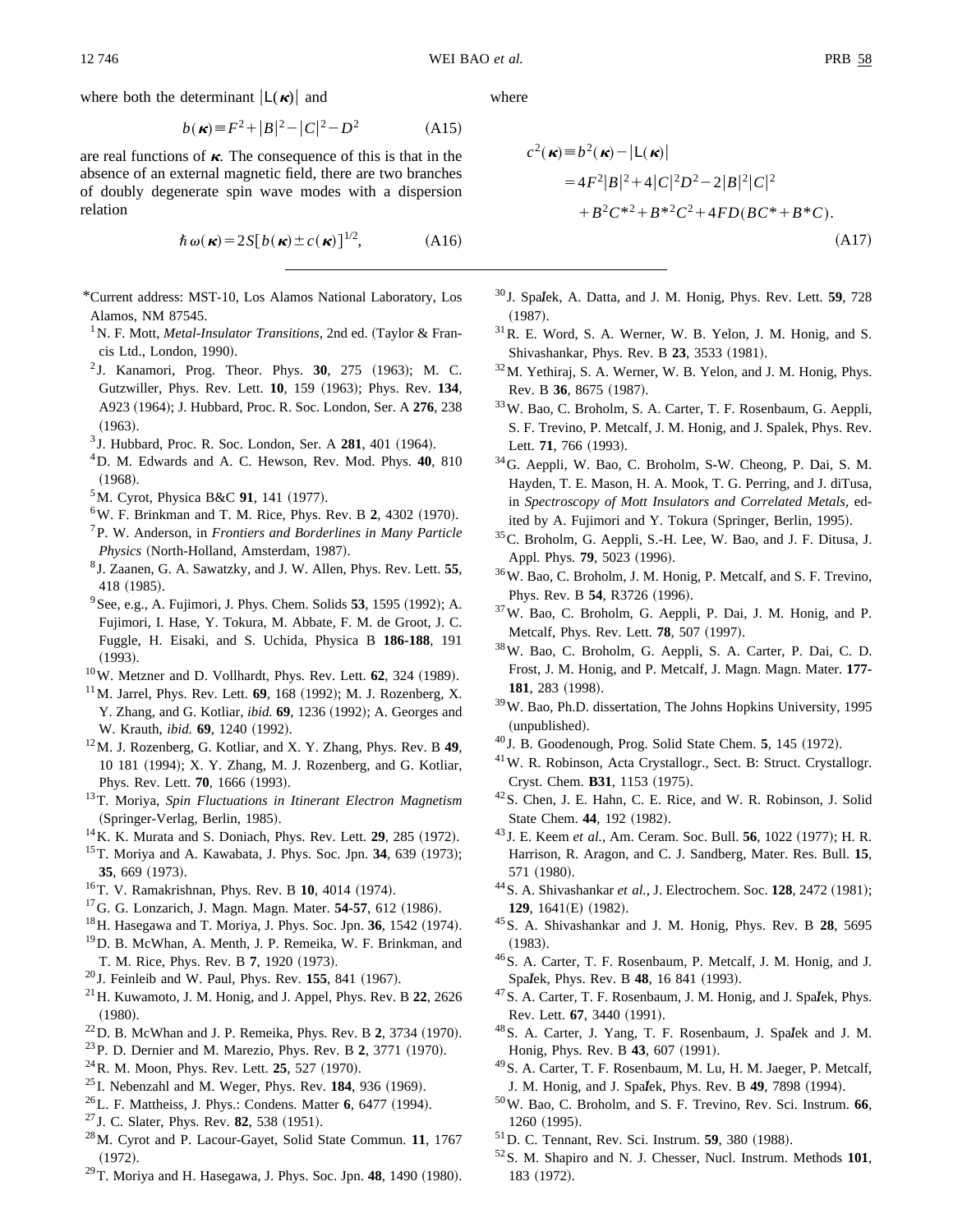- 53 Similar "contamination" from main neutron beam occurs in, e.g., the 18 meV scans in Fig. 1 of Ref. 36.
- 54S. W. Lovesey, *Theory of Neutron Scattering from Condensed Matter* (Clarendon Press, Oxford, 1984).
- 55R. E. Watson and A. J. Freeman, Acta Crystallogr. **14**, 27  $(1961).$
- 56N. J. Chesser and J. D. Axe, Acta Crystallogr., Sect. A: Cryst. Phys., Diffr., Theor. Gen. Crystallogr. **A29**, 160 (1973).
- 57Y. Ishikawa, Y. Noda, Y. J. Uemura, C. F. Majkrzak, and G. Shirane, Phys. Rev. B 31, 5884 (1985).
- <sup>58</sup> M. J. Cooper and R. Nathans, Acta Crystallogr. **23**, 357 (1967); Acta Crystallogr., Sect. A: Cryst. Phys., Diffr., Theor. Gen. Crystallogr. **A24**, 481 (1968); **A24**, 619 (1968); M. J. Cooper, *ibid.* **A24**, 624 (1968).
- <sup>59</sup> S. A. Werner and R. Pynn, J. Appl. Phys. **42**, 4736 (1971).
- $^{60}$ D. B. McWhan and T. M. Rice, Phys. Rev. Lett. 22, 887 (1969).
- 61A. C. Gossard, D. B. McWhan, and J. P. Remeika, Phys. Rev. B 2, 3762 (1970).
- 62M. Nakahira, S. Horiuchi, and H. Ooshima, J. Appl. Phys. **41**, 836 (1970).
- 63Y. Ueda, K. Kosuge, S. Kachi, T. Shinjo, and T. Takada, Mater. Res. Bull. **12**, 87 (1977).
- <sup>64</sup> J. Dumas and C. Schlenker, J. Magn. Magn. Mater. **7**, 252  $(1978).$
- <sup>65</sup>Y. Ueda, K. Kosuge, S. Kachi, and T. Takada, J. Phys. (Paris), Colloq. **40**, C2-275 (1979).
- 66Y. Ueda, K. Kosuge, and S. Kachi, J. Solid State Chem. **31**, 171  $(1980).$
- <sup>67</sup> W. M. Lomer, Proc. Phys. Soc. London **80**, 489 (1962).
- <sup>68</sup> A. W. Overhauser, Phys. Rev. **128**, 1437 (1962).
- <sup>69</sup> P. A. Fedders and P. C. Martin, Phys. Rev. **143**, 245 (1966).
- 70T. Wolenski, M. Grodzicki, and J. Appel, Phys. Rev. B **58**, 303  $(1998); Q. Si (private communication).$
- $^{71}$ D. B. McWhan and T. M. Rice, Phys. Rev. Lett. **19**, 846 (1967).
- 72Y. Ueda, K. Kosuge, S. Kachi, H. Yasuoka, H. Nishihara, and A. Heidemann, J. Phys. Chem. Solids 39, 1281 (1978).
- 73R. M. Moon, T. Riste, and W. C. Koehler, Phys. Rev. **181**, 920  $(1969).$
- <sup>74</sup> P. W. Anderson, Phys. Rev. B **30**, 1549 (1984).
- $<sup>75</sup>$ A. Husmann, T. F. Rosenbaum, and J. M. Honig (unpublished).</sup>
- <sup>76</sup> S. H. Liu, Phys. Rev. B **2**, 2664 (1970).
- <sup>77</sup> J. B. Sokoloff, Phys. Rev. **185**, 770 (1969); **185**, 783 (1969).
- 78L. M. Corliss, J. M. Hastings, and R. Weiss, Phys. Rev. Lett. **3**, 211 (1959).
- <sup>79</sup>E. Fawcett, Rev. Mod. Phys. **60**, 209 (1988).
- 80S. K. Sinha, S. H. Liu, L. D. Muhlestein, and N. Wakabayashi, Phys. Rev. Lett. **23**, 311 (1969).
- <sup>81</sup> J. Als-Nielsen, J. D. Axe, and G. Shirane, J. Appl. Phys. **42**, 1666 (1971).
- ${}^{82}$ E. D. Jones, Phys. Rev. 137, A978 (1965).
- <sup>83</sup> A. Menth and J. P. Remeika, Phys. Rev. B 2, 3756 (1970).
- <sup>84</sup> J. A. Hertz, Phys. Rev. B 14, 1165 (1976).
- 85S. Chakravarty, B. I. Halperin, and D. R. Nelson, Phys. Rev. Lett. 60, 1057 (1988).
- <sup>86</sup>S. Sachdev and J. Ye, Phys. Rev. Lett. **69**, 2411 (1992).
- <sup>87</sup> A. J. Millis, Phys. Rev. B **48**, 7183 (1993).
- $88$ Constant energy scans at 1.8, 3, 6, 9, 12, 15, and 18 meV were used for the 1.4 K fitting; 1.4, 2.5, 4, 9, and 15 meV for 11 K; 1.5, 2.5, 4, 9, and 15 for 30 K; 1.5, 7, and 12 meV for 50 K; 4, 7, 10, 13, and 17 meV for 70 K; 5, 10, 15, 20, and 28 meV for 90 K; 5, 15, 24, and 28 meV for 110 K; 1.5, 7, and 12 meV for

130 K; 5, 10, 15, and 28 for 150 K; and 1.8, 3, 6, 9, 12, and 18 meV for 200 K.

- <sup>89</sup> M. E. Fisher, Rev. Mod. Phys. **46**, 597 (1974).
- 90B. Halperin and P. C. Hohenberg, Phys. Rev. Lett. **19**, 700 (1967); Phys. Rev. 177, 952 (1969).
- <sup>91</sup> S. M. Hayden *et al.*, Phys. Rev. Lett. **66**, 821 (1991); see also, B. Keimer et al., *ibid.* **67**, 1930 (1991).
- 92A. Schroder, G. Aeppli, E. Bucher, R. Ramazashvili, and P. Coleman, Phys. Rev. Lett. **80**, 5623 (1998); M. C. Aronson *et al., ibid.* **75**, 725 (1995).
- <sup>93</sup> C. M. Varma, P. B. Littlewood, and S. Schmitt-Rink, Phys. Rev. Lett. **63**, 1996 (1989).
- <sup>94</sup>These constants are related to parameters  $\Gamma$  and  $\overline{A}$  which we used in Ref. 36 by the relation  $\Gamma = C a_2^z k_B$  and  $\overline{A} = a_2^z$
- <sup>95</sup> K. Nakayama and T. Moriya, J. Phys. Soc. Jpn. 56, 2918 (1987).
- <sup>96</sup>H. Hasegawa, J. Phys. Soc. Jpn. **38**, 107 (1975); T. Moriya and K. Ueda, *ibid.* **63**, 1871 (1994).
- 97H.-Y. Lau, L. M. Corliss, A. Delapalme, J. M. Hastings, R. Nathana, and A. Tucciarone, J. Appl. Phys. 41, 1384 (1970).
- <sup>98</sup> H. Sato and K. Maki, Int. J. Magn. **6**, 193 (1974).
- 99D. R. Noakes, T. M. Holden, E. Fawcett, and P. C. de Camargo, Phys. Rev. Lett. **65**, 369 (1990).
- 100T. E. Mason, G. Aeppli, and H. A. Mook, Phys. Rev. Lett. **68**, 1414 (1992); G. Aeppli *et al.*, Science 278, 1432 (1997).
- 101A. J. Millis, H. Monien, and D. Pines, Phys. Rev. B **42**, 167  $(1990).$
- 102N. Bulut, D. Hone, D. J. Scalapino, and N. E. Bickers, Phys. Rev. B 41, 1797 (1990).
- 103H. Monien, D. Pines, and M. Takigawa, Phys. Rev. B **43**, 258  $(1991).$
- <sup>104</sup> G. G. Lonzarich, J. Magn. Magn. Mater. **45**, 43 (1984).
- <sup>105</sup> Y. Takahashi and T. Moriya, J. Phys. Soc. Jpn. **54**, 1592 (1985).
- 106Y. Ishikawa, Y. Noda, C. Fincher, and G. Shirane, Phys. Rev. B 25, 254 (1982).
- $107$  E. J. Samuelsen, M. T. Hutchings, and G. Shirane, Physica (Amsterdam) 48, 13 (1970).
- 108E. J. Samuelsen and G. Shirane, Phys. Status Solidi **42**, 241  $(1970).$
- <sup>109</sup> B. N. Brockhouse, J. Chem. Phys. **21**, 961 (1953); L. M. Corliss, J. M. Hastings, R. Nathans, and G. Shirane, J. Appl. Phys. **36**, 1099 (1965).
- 110C. G. Shull, W. A. Straser, and E. O. Wollan, Phys. Rev. **83**, 333 ~1951!; R. Nathans, S. J. Pickart, H. A. Alperin, and P. J. Brown, Phys. Rev. 136, A1641 (1964).
- $111$ E. J. Samuelsen, Physica (Amsterdam) **43**, 353 (1969).
- $112$ E. P. Warekois, J. Appl. Phys. **31**, 346 (1960).
- <sup>113</sup> A. W. Sáenz, Phys. Rev. **125**, 1940 (1962).
- 114The values of individual exchange constants depend strongly on how many of the seven exchanges are included in theoretical fits to our data and they are correlated. Thus, our data, as well as those by Word *et al.*, <sup>31</sup> cannot determine them individually. The sum  $J_{\beta} + J_{\delta} + 2J_{\zeta} = 45.9 - 2 \times 4.76 \approx 35$  from Ref. 31, close to our value. The definition of the anisotropy  $A<sub>u</sub>$  of Ref. 31 was not given.
- <sup>115</sup>E. F. Bertaut, C. R. Acad. Sci. Paris **252**, 252 (1961); **252**, 2032  $(1961).$
- 116N. Menyuk and K. Dwight, J. Phys. Chem. Solids **25**, 1031  $(1964).$
- 117T. M. Rice, in *Spectroscopy of Mott Insulators and Correlated Metals*, edited by A. Fujimori and Y. Tokura (Springer, Berlin, 1995).